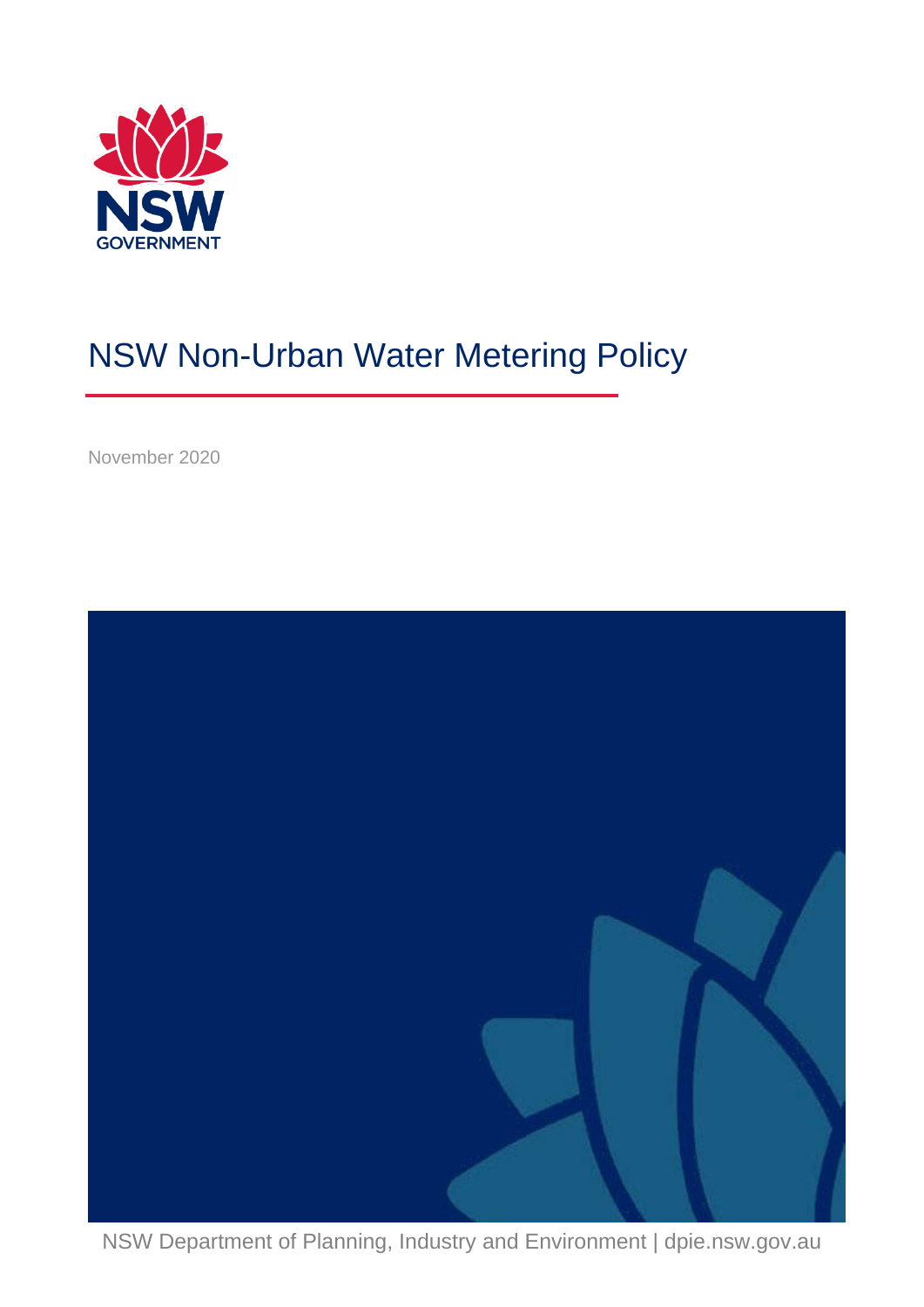Published by NSW Department of Planning, Industry and Environment

#### [dpie.nsw.gov.au](http://www.dpie.nsw.gov.au/)

Title: NSW Non-Urban Water Metering Policy

First published: November 2018 (INT18/194863). Updated November 2020.

Department reference number: PUB20/447

© State of New South Wales through Department of Planning, Industry and Environment 2020. You may copy, distribute, display, download and otherwise freely deal with this publication for any purpose, provided that you attribute the Department of Planning, Industry and Environment as the owner. However, you must obtain permission if you wish to charge others for access to the publication (other than at cost); include the publication in advertising or a product for sale; modify the publication; or republish the publication on a website. You may freely link to the publication on a departmental website.

Disclaimer: The information contained in this publication is based on knowledge and understanding at the time of writing (June 2020) and may not be accurate, current or complete. The State of New South Wales (including the NSW Department of Planning, Industry and Environment), the author and the publisher take no responsibility, and will accept no liability, for the accuracy, currency, reliability or correctness of any information included in the document (including material provided by third parties). Readers should make their own inquiries and rely on their own advice when making decisions related to material contained in this publication.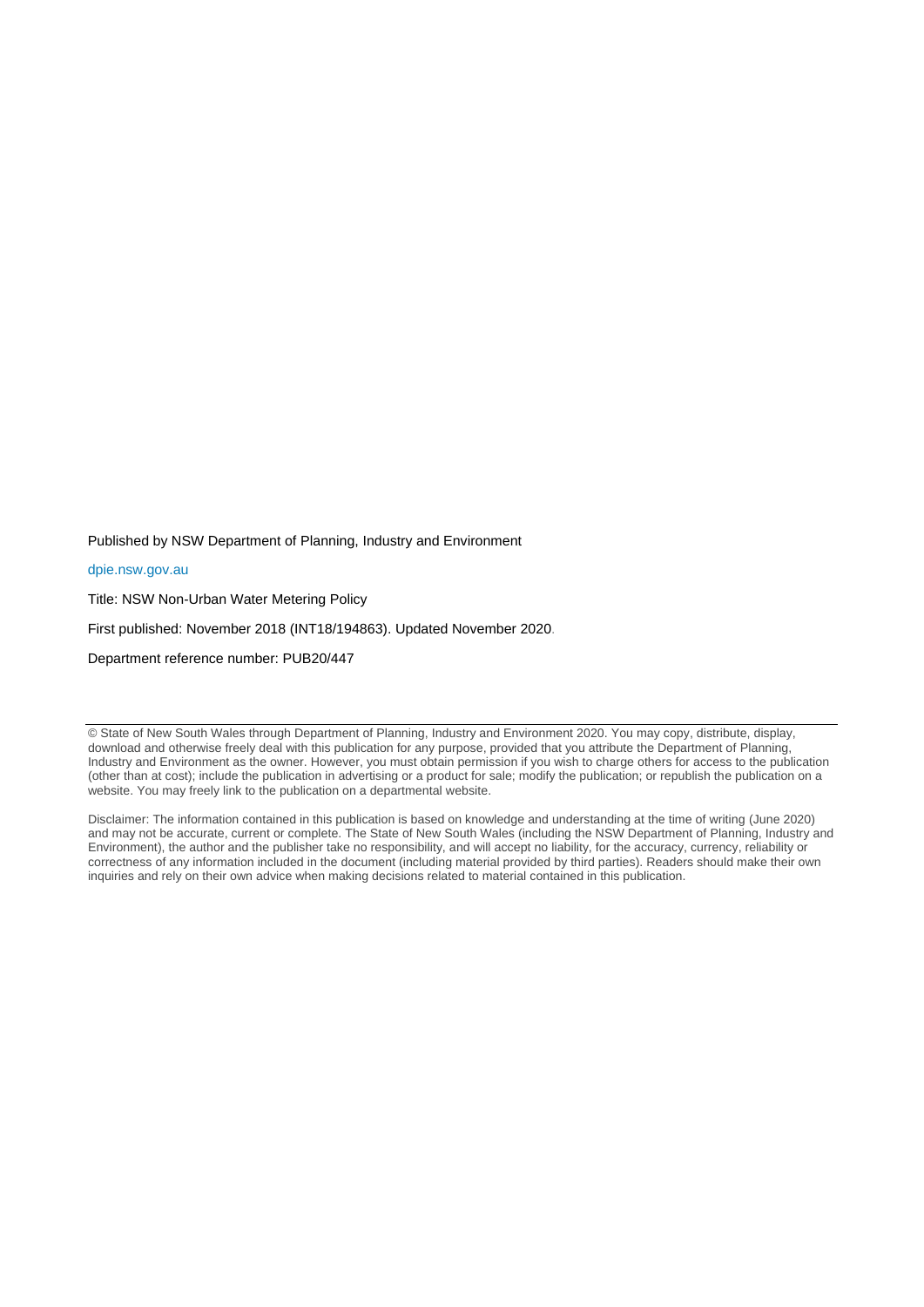# **Contents**

| Installed to Australian Standard 4747 and validated by a duly qualified person 9 |  |
|----------------------------------------------------------------------------------|--|
|                                                                                  |  |
|                                                                                  |  |
|                                                                                  |  |
|                                                                                  |  |
|                                                                                  |  |
|                                                                                  |  |
|                                                                                  |  |
|                                                                                  |  |
|                                                                                  |  |
|                                                                                  |  |
|                                                                                  |  |
|                                                                                  |  |
|                                                                                  |  |
|                                                                                  |  |
|                                                                                  |  |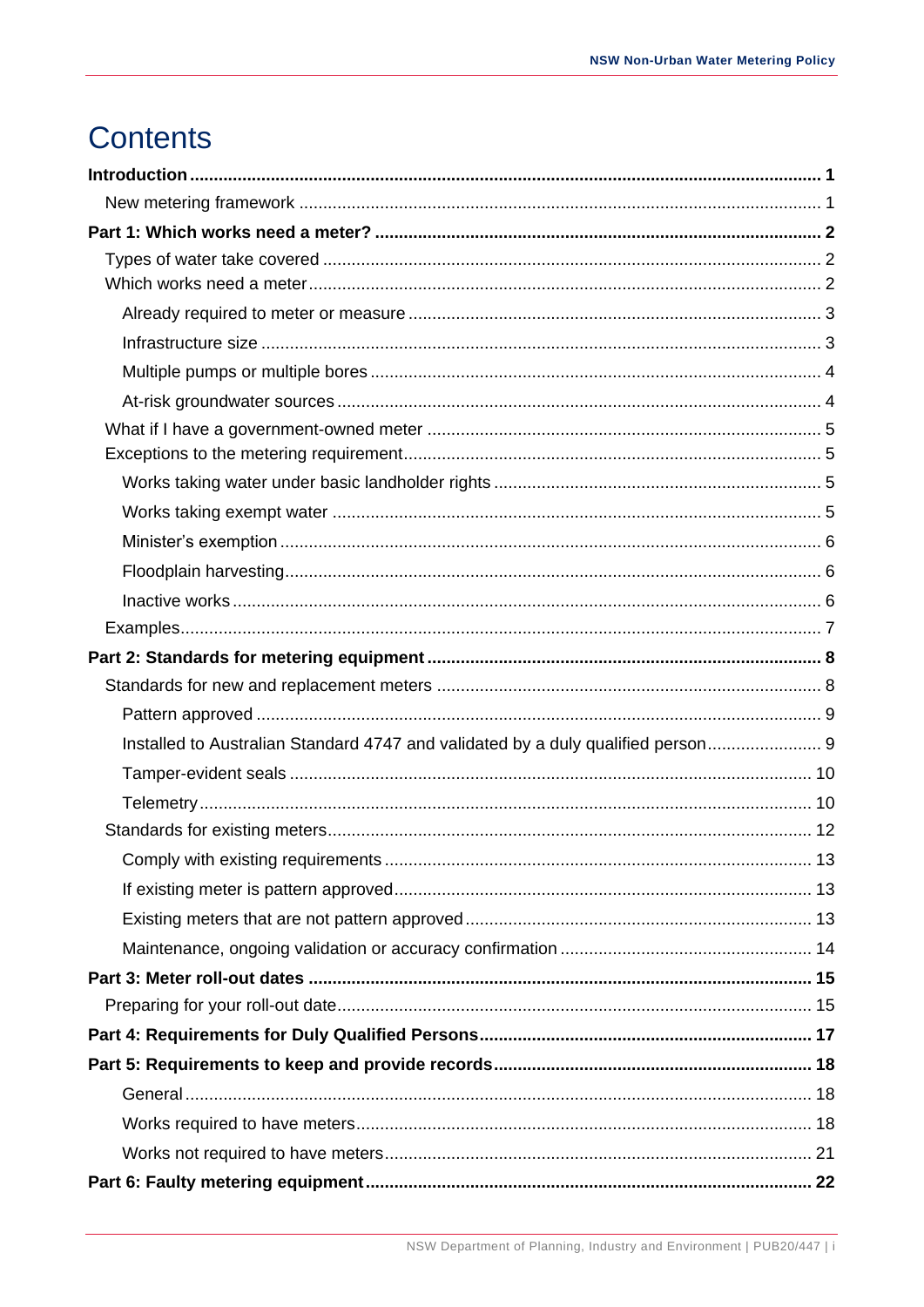| Attachment A-Water Management Act 2000 metering-related provisions 25 |  |
|-----------------------------------------------------------------------|--|
|                                                                       |  |
|                                                                       |  |
|                                                                       |  |
|                                                                       |  |
|                                                                       |  |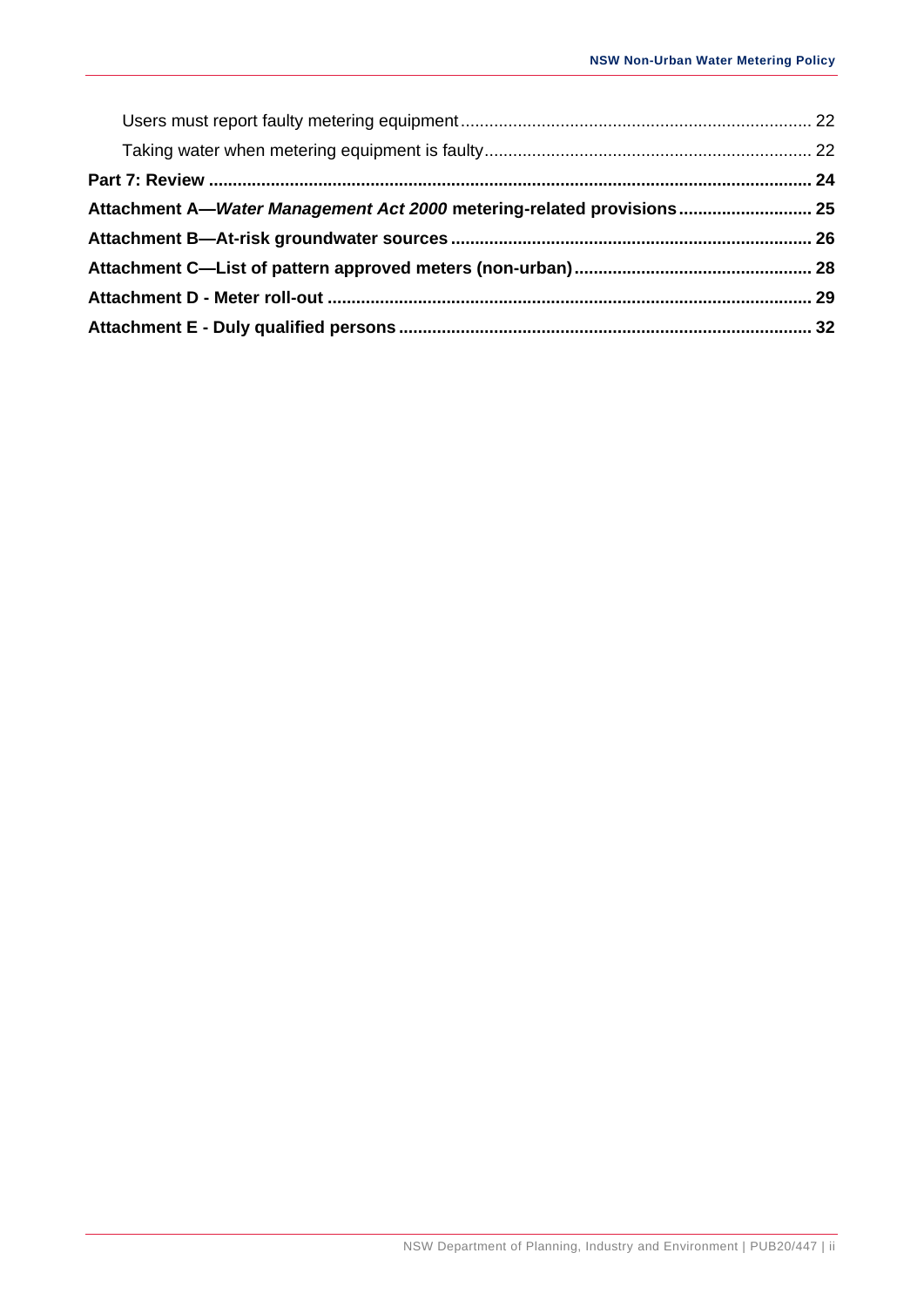# <span id="page-4-0"></span>**Introduction**

# <span id="page-4-1"></span>New metering framework

The NSW Government is implementing a robust new metering framework to measure and meter non-urban water take in NSW. The new framework is a commitment under the NSW Government's Water Reform Action Plan (WRAP), released in December 2017 in response to the *Independent investigation into NSW water management and compliance*, conducted by Ken Matthews, AO (the Matthews Report) and the *Murray–Darling Basin Water Compliance Review* (the MDB Compliance Review).

The purpose of the new metering framework is to improve the standard and coverage of non-urban water meters in NSW. It has been informed by broad community consultation, economic analysis and technical expertise.

The new metering framework includes this document, the NSW Non-Urban Water Metering Policy (the policy), the metering-related provisions of the *Water Management (General) Regulation 2018* (the Regulation) and the metering–related provisions of the *Water Management Act 2000* (the Act).

The Act provides for and strengthens the legal basis for the new metering framework. It imposes a metering condition requiring metering equipment to be installed, used and properly maintained on all water supply work approvals.

The Regulation sets out the requirements that must be complied with by all holders of approvals, licences and entitlements who are subject to the metering condition. It also prescribes which holders are excepted from the metering condition, based on thresholds. The Regulation also contains new requirements for duly qualified persons (DQP), telemetry, record-keeping and reporting rules, and a new process for faulty meters.

The Act and the Regulation give the Minister the powers to administer the framework. In practice, the Department will administer the new metering framework under delegation from the Minister.

The policy and the metering–related provisions of the Act and Regulation commenced on 1 December 2018. Some parts of the Regulation relating to new and replacement meters, faulty meters and inactive works commenced on 1 April 2019. The remainder of the framework is being rolled out in stages between 1 December 2020 and 1 December 2023.

# **Objectives of the metering framework**

The objectives of the new metering framework are to ensure that:

- the vast majority of licensed water take is accurately metered
- meters are accurate, tamper proof and auditable
- undue costs on smaller water users are minimised
- metering requirements are practical and can be implemented effectively.

# **This Policy**

The purpose of this policy is to explain the requirements of the new framework. In this policy:

- **Part 1** outlines which works need to have a meter
- **Part 2** outlines the standards that metering equipment will need to meet, including arrangements for existing meters and how telemetry works
- **Part 3** describes the staged roll-out of metering requirements
- **Part 4** describes other requirements for duly qualified persons
- **Part 5** describes requirements for record-keeping and reporting
- **Part 6** describes requirements that apply when metering equipment is faulty
- **Part 7** describes the review of the Regulation and policy that will occur after five years.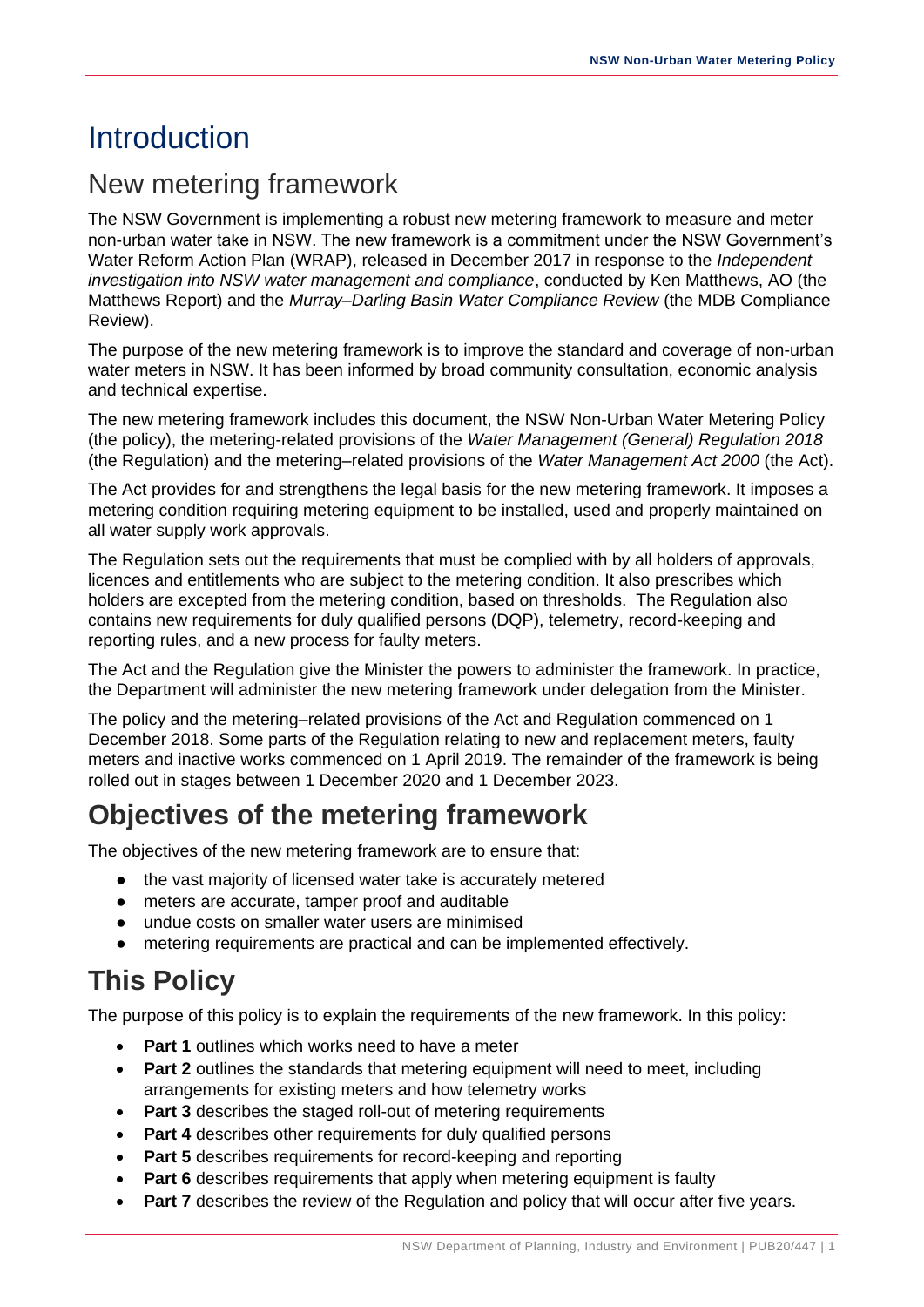# <span id="page-5-0"></span>Part 1: Which works need a meter?

This section outlines the types of water take the policy and regulation apply to, and the works that require a meter.

# <span id="page-5-1"></span>Types of water take covered

The metering requirements apply to works taking water from regulated rivers, unregulated rivers and groundwater systems under a licence, where the take can be measured with a meter. This includes:

- water supply works authorised by a water supply work approval under the Act
- works taking water for state significant development, state significant infrastructure under the *Environmental Planning and Assessment Act 1979*, or prospecting or fossicking for minerals or petroleum under the *Mining Act 1992* or the *Petroleum (Onshore) Act 1991*
- works of irrigation corporations, local water utilities and major water utilities at the point of extraction from a water source (the metering requirements will not apply to individual users taking water within an irrigation corporation's area of operations unless they are directly taking water from a water source)
- works authorised to take water under the *Water Act 1912*.

There are exemptions to the metering requirements, which are listed later in the document.

See section 101A in the *Water Management Act 2000* and the following clauses in the Regulation: 229 and 231

# <span id="page-5-2"></span>Which works need a meter

A work will **need a meter if it meets any of the meter thresholds**:

- 1. already required to meter or measure
- 2. infrastructure size
- 3. multiple pumps or multiple bores on the same licence, approval or landholding, except pumps and bores below the capacity threshold
- 4. at-risk groundwater sources.

Each of these thresholds are listed in Table 1 and explained in the following sections.

The Department has developed an **[interactive metering tool](https://forms.gle/Tc9wfVbBF19p4y8g6)** to help water users understand if the metering requirements apply to their works and what they need to do to comply with the rules. The tool is available at: [https://www.industry.nsw.gov.au/water/metering/](https://www.google.com/url?q=https://www.industry.nsw.gov.au/water/metering/&sa=D&source=hangouts&ust=1592629977582000&usg=AFQjCNGGLUuuVcOqGyzjxurDvwuM0t4Jiw)

| Already required to |                                                                                                  | Infrastructure size                                                                                     | <b>Multiple pumps</b>                                                                                                                                      | At-risk          |  |
|---------------------|--------------------------------------------------------------------------------------------------|---------------------------------------------------------------------------------------------------------|------------------------------------------------------------------------------------------------------------------------------------------------------------|------------------|--|
| meter or measure    | surface water                                                                                    | groundwater                                                                                             | or multiple bores                                                                                                                                          | groundwater      |  |
| <b>All works</b>    | <b>All works</b><br><b>EXCEPT</b> pumps<br>less than 100 mm<br>as authorised by<br>the authority | <b>All works</b><br><b>EXCEPT</b> bores<br>less than 200 mm<br>as authorised by<br>the authority,<br>or | All pumps or<br>bores<br><b>EXCEPT</b> multiple<br>pumps or multiple<br>bores on the same<br>licence, approval<br>or landholding if<br>they fall below the | <b>All works</b> |  |

#### **Table 1: Metering thresholds**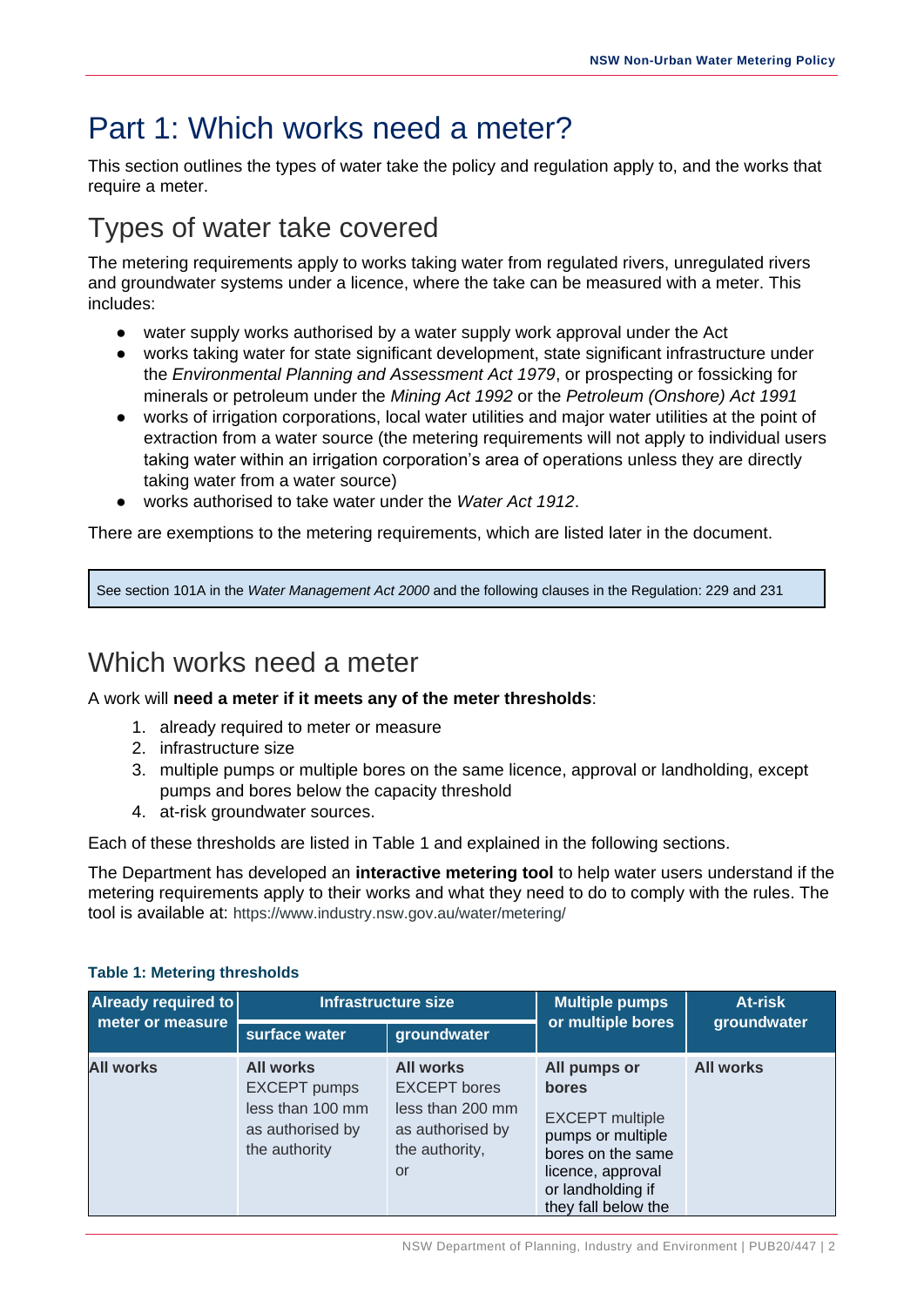| Already required to | Infrastructure size |                                                                                                                                    | <b>Multiple pumps</b>                                | At-risk     |  |
|---------------------|---------------------|------------------------------------------------------------------------------------------------------------------------------------|------------------------------------------------------|-------------|--|
| meter or measure    | surface water       | groundwater                                                                                                                        | or multiple bores                                    | groundwater |  |
|                     |                     | if the authority<br>does not specify<br>the diameter then<br>the constructed<br>bore has a<br>diameter that is<br>less than 200 mm | capacity threshold<br>for multiple pumps<br>or bores |             |  |

See clause 231 in the Regulation.

In this document, an **authority** means a water supply work approval, an access licence (in the case of state significant infrastructure, state significant development, prospecting or fossicking), or a licence or entitlement under the Water Act 1912.

#### <span id="page-6-0"></span>Already required to meter or measure

Some works are already legally required to have metering or measuring equipment installed as a condition of the authority. These works must have a meter, regardless of the infrastructure size.

The following works meet this threshold and will need to have a meter:

- the conditions of the water supply work approval require the work to have metering equipment, a flow measurement device, or an extraction measurement device installed
- the conditions of a water access licence authorising the take of water for state significant infrastructure, state significant development, prospecting or fossicking require water taken under the licence to be measured by metering equipment, a flow measurement device, or an extraction measurement device
- the conditions of the *Water Act 1912* licence or other entitlement require the holder to have metering equipment, a flow measurement device, or an extraction measurement device to take water.

Water users should refer to the conditions of their authority to identify whether their work meets this threshold. Users can check conditions on the NSW Water Register available at: <https://www.waternsw.com.au/nswwaterregister>.

### <span id="page-6-1"></span>Infrastructure size

An infrastructure size threshold links the requirement to have a meter to the risks of individual works and their physical ability to take water.

There are separate infrastructure size thresholds for surface water and for groundwater works and they cover open channels as well as closed pipes, as listed in Table 2.

| Type of water source | Infrastructure size threshold                                                                                                                                                                                              |
|----------------------|----------------------------------------------------------------------------------------------------------------------------------------------------------------------------------------------------------------------------|
| Surface water        | All works that take or may be used to take water (including open channels,<br>gravity fed pipes, channels and closed pipes) are required to have a meter,<br>EXCEPT pumps less than 100 mm as authorised by the authority. |

#### **Table 2: Infrastructure size thresholds**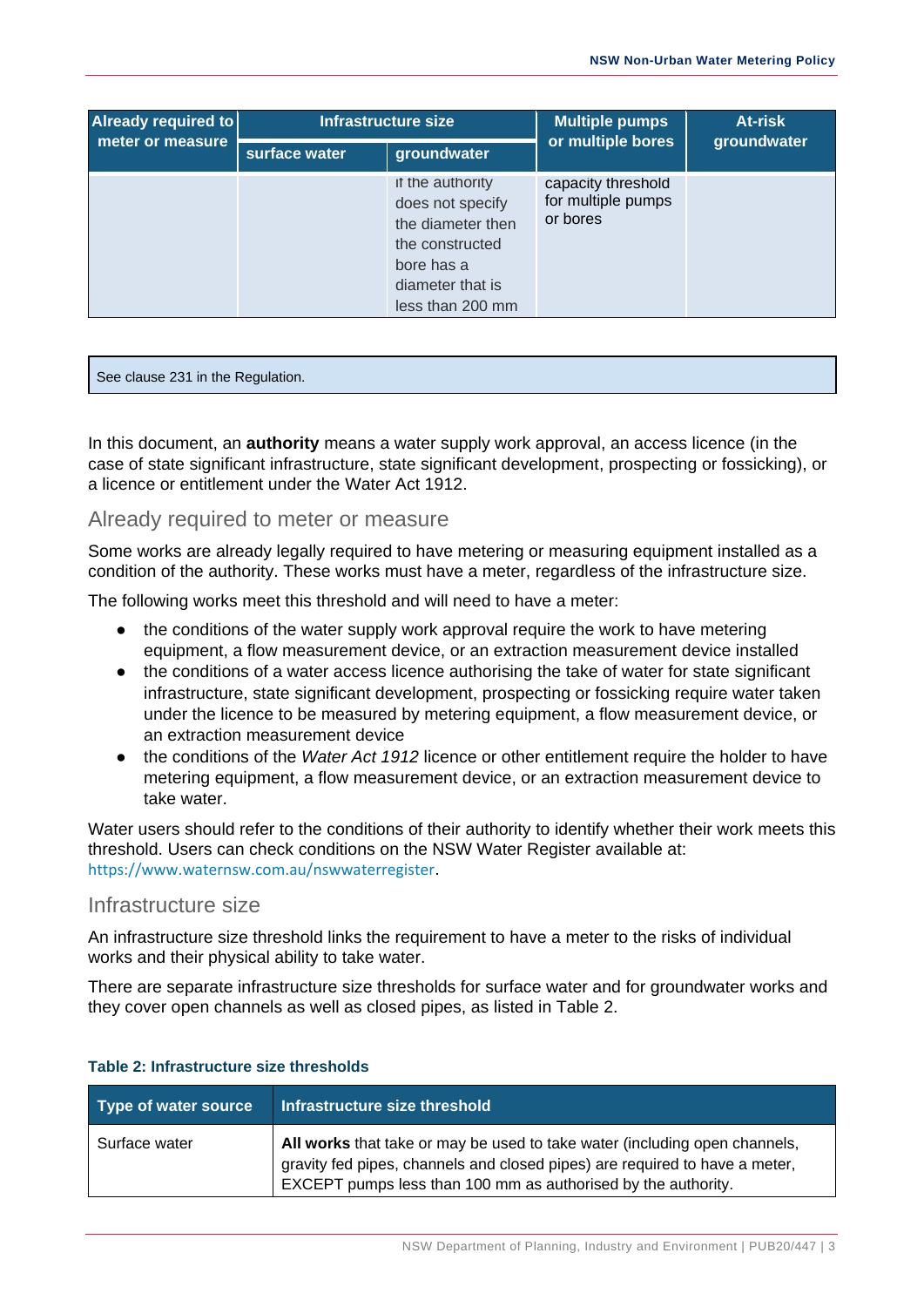| Type of water source | Infrastructure size threshold                                                                                                                                                                                                                                                                                                                                              |
|----------------------|----------------------------------------------------------------------------------------------------------------------------------------------------------------------------------------------------------------------------------------------------------------------------------------------------------------------------------------------------------------------------|
| Groundwater          | All works that takes or may be used to take water (including wells, individual<br>spear points and batteries of spears) are required to have a meter, EXCEPT<br>water bores with a diameter* less than 200 mm as authorised by the authority,<br>or if the authority does not specify a diameter and the constructed water bore<br>has a diameter that is less than 200mm. |

**\* Diameter** refers to the external diameter of the bore casing.

#### **What if the size of the work installed does not match the authority?**

If the size of the work installed does not match what is on the authority, you can amend the authority to specify the correct work size before your roll-out date.

### <span id="page-7-0"></span>Multiple pumps or multiple bores

Users with multiple pumps or multiple bores permitted by the same authority, situated on the same landholding, or nominated on the same access licence, meet the threshold and are required to have meters on **all their pumps or bores**, unless they fall within an exception below:

- Surface water pumps where there are:
	- o no more than 2 pumps, each of which is less than 75 mm
	- o no more than 3 pumps, each of which is less than 50 mm, or
	- o no more than 4 pumps, each of which is less than 40 mm.
- Groundwater bores where there are:
	- o no more than 2 bores, each of which has a diameter less than 160 mm
	- $\circ$  no more than 3 bores, each of which has a diameter less than 130 mm, or
	- o no more than 4 bores, each of which has a diameter less than 120 mm.

The multiple pumps or multiple bores threshold does not apply to back-up surface water pumps, where a user is authorised to have a secondary pump that can only be used if the primary pump fails because of a mechanical or electrical failure.

The threshold takes into account the cumulative capacity of the works being equivalent to the infrastructure size threshold, based on assumptions about average flow rates. It should be noted that the multiple works threshold may need to change over time as pumps become more efficient.

All individual spear points as well as batteries of spear points must be metered. Although individual spear points are small in diameter, they have the capacity to take significant volumes of water.

See the following clauses in the Regulation: 231 (2), (3) and (5)

## <span id="page-7-1"></span>At-risk groundwater sources

There are at-risk groundwater sources where additional metering is needed to manage the risk of over-extraction. These water sources have been categorised as at-risk because:

- they are over-allocated, or
- the entitlement and account rules combined can result in extraction exceeding the Long Term Average Annual Extraction Limit (LTAAEL).

All water users taking licensed water from the 32 identified at-risk groundwater sources listed in Attachment B will be required to have a meter, regardless of infrastructure size.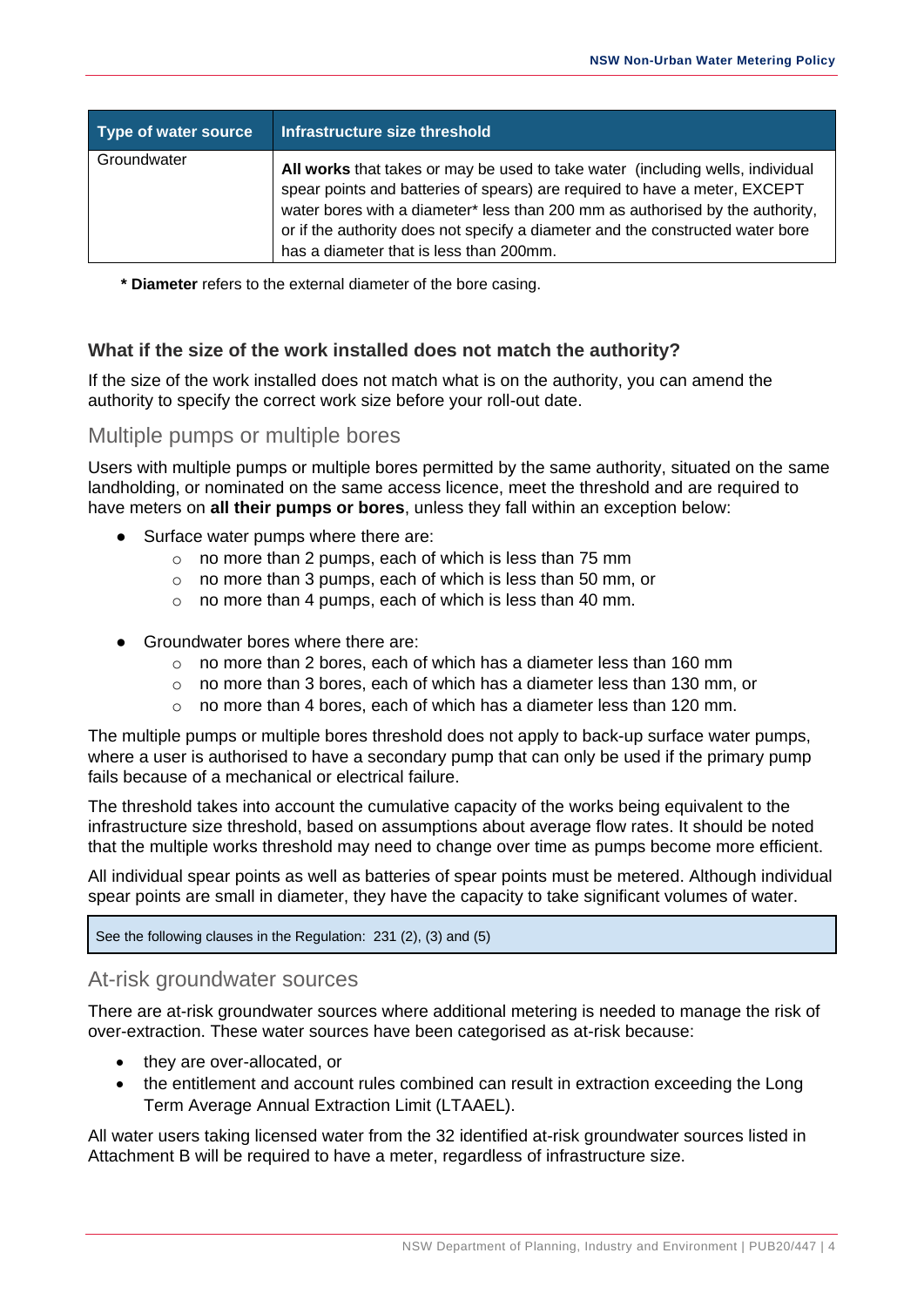Over time, additional groundwater sources may be added to the at-risk groundwater sources list if they meet one of the criteria. In addition, further criteria may be considered for the purpose of determining whether a groundwater source is at-risk.

See the following clauses in the Regulation: 231 (4) (b) and Schedule 9

# <span id="page-8-0"></span>What if I have a government-owned meter

<span id="page-8-1"></span>The NSW Government recognises that there are different views about who should own existing government-owned meters. Consultation on this issue has highlighted that the vast majority of water users with government owned meters would prefer that WaterNSW retains these meters.

The NSW Government has listened to this feedback and has decided that WaterNSW will retain ownership of these meters. This will affect around 3,000 meters which were installed in the Southern Basin, Hawkesbury Nepean and Bega regions, largely through Commonwealth-funded programs.

WaterNSW will directly contact affected water users ahead of the rollout dates for the new nonurban metering rules to explain what this means for them and the steps it is taking to ensure these meters comply with the standards under the non-urban metering rules.

# Exceptions to the metering requirement

A meter is not required for:

- works solely used to take water under basic landholder rights<sup>1</sup>
- works where the take of water cannot be measured using a meter and the Minister has granted an exemption
- only taking exempt water (i.e. where the holder of the approval is exempt from the requirement for a water access licence for the take of that water)
- multiples pumps and bores below the thresholds
- works solely used to take water under a floodplain harvesting access licence
- works marked as inactive on the water supply work approval
- works not nominated by an access licence.

## <span id="page-8-2"></span>Works taking water under basic landholder rights

A work used to take water pursuant to a basic landholder right will not require a meter. However, if a work is used to take *both* basic landholder rights water and licensed water, a meter will be required if the work meets one of the metering thresholds previously stated. Recording and reporting requirements will also apply (see Part 5).

#### <span id="page-8-3"></span>Works taking exempt water

Works taking water that is exempt from the requirement for a water access licence<sup>2</sup> do not need a meter. However, a work that is used to take *both* exempt water and licensed water will need a

<sup>&</sup>lt;sup>1</sup> Basic landholder rights mean domestic and stock rights, harvestable rights or native title rights, as set out in sections 52-55 of the *Water Management Act 2000*. Domestic and stock basic landholder rights are a statutory right, which is different to the take of water for domestic and stock purposes under a licence. <sup>2</sup> Exemptions from the requirement for a water access licence apply where water is taken for specific purposes and in specific circumstances. The exemptions are contained in clause 21 and Part 1 of Schedule 4 to the Water Management (General) Regulation 2018.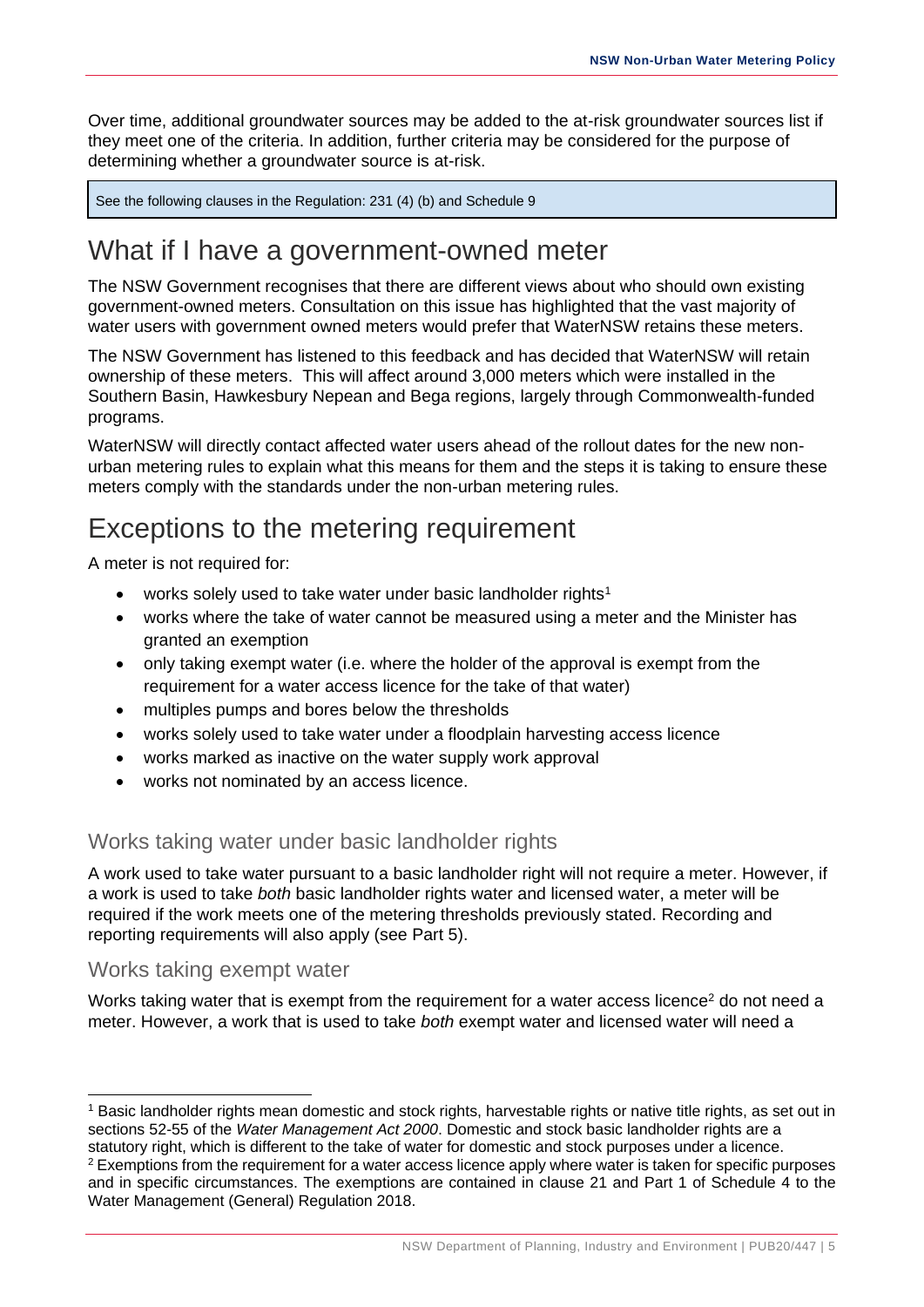meter if the work meets one of the metering thresholds previously stated. Recording and reporting requirements will also apply (see Part 4).

## <span id="page-9-0"></span>Minister's exemption

A work may be granted an exemption from the metering requirement if it is not possible for its water take to be measured by metering equipment. The water user will need to demonstrate that the work they want exempted can't be measured by metering equipment.

The Minister can grant these exemptions but in practice they will be granted by the Department under delegation.

An exemption can only be granted if the decision-maker is satisfied that it is not possible for the water take to be measured by metering equipment. All relevant considerations must be taken into account. The exemption can be cancelled at any time, but any cancellation must be reasonable.

## <span id="page-9-1"></span>Floodplain harvesting

Works solely taking water under a floodplain harvesting access licence do not need a meter.

Measurement of floodplain harvesting water is being addressed as part of the Healthy Floodplains Project. For more information, refer to: [www.industry.nsw.gov.au/water/plans-programs/healthy](https://www.industry.nsw.gov.au/water/plans-programs/healthy-floodplains-project)[floodplains-project](https://www.industry.nsw.gov.au/water/plans-programs/healthy-floodplains-project)

#### <span id="page-9-2"></span>Inactive works

Inactive works do not need a meter if:

- the work is marked as inactive on the authority
- the authority contains a condition that prohibits the work from being used to take water and from being capable of taking water from a water source while the work is inactive, and
- all conditions applying to the inactive work are complied with.

This exception applies to both surface water and groundwater works.

Before a work will be tagged as inactive, a water user will need to demonstrate the work is physically incapable of taking water. For example:

- pipes removed and pump disabled, or
- pipes are sealed shut and connected to a tamper proof device.

See the following clause in the Regulation: 232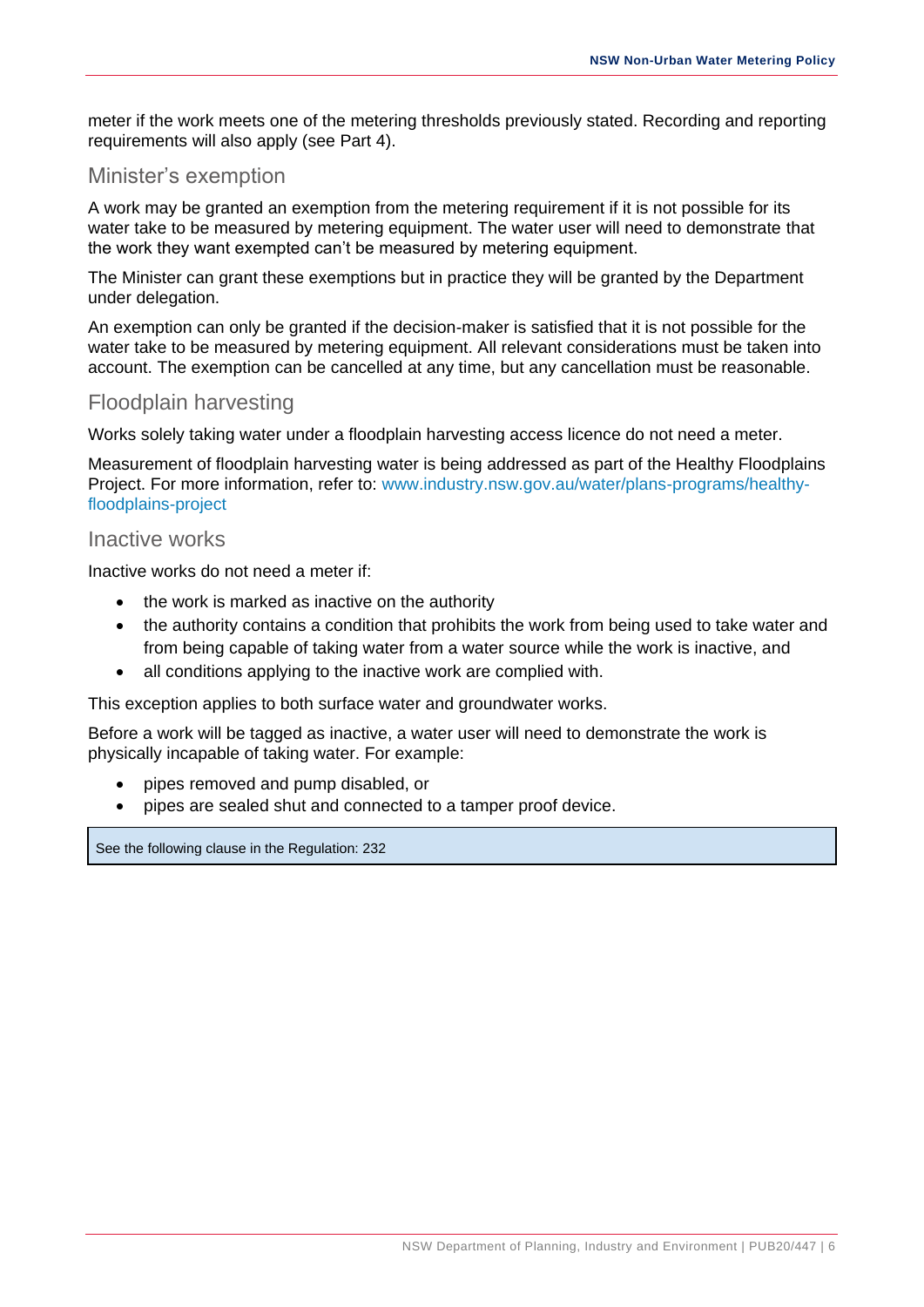# <span id="page-10-0"></span>Examples

Some examples of situations where a meter is, and is not, required are set out in Table 3.

| Table 3: Examples of when a meter is, and is not, required |  |  |
|------------------------------------------------------------|--|--|
|------------------------------------------------------------|--|--|

| <b>Situation</b>                                                                                                                                                                                                                 | Do you need a meter?                                                                                                                                                               |
|----------------------------------------------------------------------------------------------------------------------------------------------------------------------------------------------------------------------------------|------------------------------------------------------------------------------------------------------------------------------------------------------------------------------------|
| The size of the work specified on your authority<br>meets the infrastructure size threshold.                                                                                                                                     | Yes                                                                                                                                                                                |
| The work is taking groundwater from one of the<br>identified at-risk groundwater sources.                                                                                                                                        | Yes                                                                                                                                                                                |
| The work does not meet one of the metering<br>thresholds, but you have voluntarily installed a<br>meter.                                                                                                                         | No - but note the thresholds will be reviewed after<br>five years and they could change. You may still<br>continue to use your meter.                                              |
|                                                                                                                                                                                                                                  | If the meter fails you will not be required to meet<br>the metering requirements if you choose to install a<br>new meter, i.e. do not have to install a pattern<br>approved meter. |
|                                                                                                                                                                                                                                  | You will need to contract a DQP for any<br>maintenance in accordance with the Maintenance<br>Specifications 2019 and for removal of the existing<br>meter                          |
| The size of the work specified on your approval is<br>below the infrastructure size threshold but your<br>licence or work approval conditions specify that you<br>are currently required to meter or measure your<br>water take. | Yes                                                                                                                                                                                |
| The size of the work specified on your approval is<br>above the infrastructure size threshold, but the<br>work on the ground is below the threshold.                                                                             | Yes – or the approval/licence could be amended to<br>reflect the size of the work.                                                                                                 |
| Your work approval/licence does not specify the<br>size of your work.                                                                                                                                                            | Yes – or the approval/licence could be amended to<br>reflect the size of the surface work.                                                                                         |
|                                                                                                                                                                                                                                  | No - for water bores if the diameter of the<br>constructed bore is less than 200 mm.                                                                                               |
| Your current authority requires you to have a meter,<br>flow measurement device or extraction<br>measurement device installed.                                                                                                   | Yes                                                                                                                                                                                |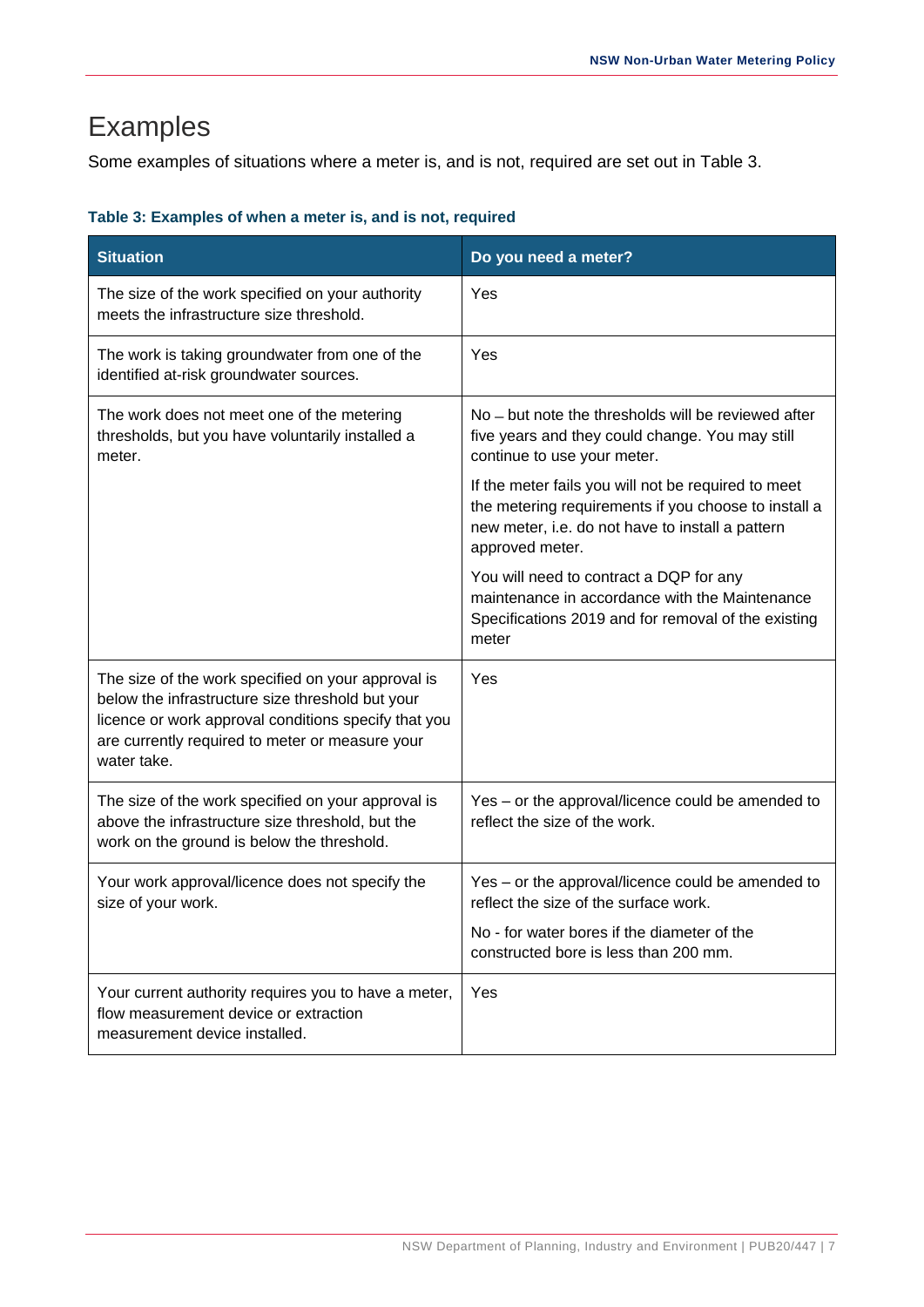# <span id="page-11-0"></span>Part 2: Standards for metering equipment

This part describes the metering standards that apply to works that need to have a meter, as described in Part 1 of this document. It covers the requirements for new and replacement meters as well as the transitional arrangements for existing meters.

# <span id="page-11-1"></span>Standards for new and replacement meters

Table 4 summarises the standards for all new and replacement meters installed on new or existing works, and each standard is explained in the following sections.

The standards in this section apply to all new and replacement meters installed on new or existing works on or after **1 April 2019**.

• A **new work** means a work authorised by an authority that is granted on or after 1 April 2019.

A **new or replacement meter** means a meter that is installed or replaced on or after 1 April 2019.

| <b>Pattern</b><br>approved                   | Installation to<br><b>AS4747 and</b><br>validated by<br><b>DQP</b> | <b>Tamper-evident</b><br>seals | <b>Telemetry</b><br>ready LID <sup>*</sup> | <b>Telemetry</b>                                                                                                                                               | <b>Maintenance</b><br>& ongoing<br>validation |
|----------------------------------------------|--------------------------------------------------------------------|--------------------------------|--------------------------------------------|----------------------------------------------------------------------------------------------------------------------------------------------------------------|-----------------------------------------------|
| <b>Yes</b><br>except for<br>open<br>channels | <b>Yes</b>                                                         | <b>Yes</b>                     | <b>Yes</b>                                 | <b>Yes</b><br>except<br>surface water<br>$\bullet$<br>pumps less than<br>200 mm as<br>authorised by the<br>authority, and<br>groundwater<br>$\bullet$<br>works | <b>Yes</b>                                    |

#### **Table 4: Standards for new and replacement meters**

A LID is a combined data logger and telemetry unit that complies with the Data Logging and Telemetry Specifications 2020. A list of devices that have been tested by DPIE / WaterNSW / NRAR is published on the NSW DPIE non-urban metering website.

In summary, a water user who installs a new or replacement meter needs to:

- ensure the meter is **[pattern approved](https://www.industry.nsw.gov.au/water-reform/metering-framework/metering-requirements-and-specifications)** (except for open channel works). Water users wishing to install an open channel meter must have the design certified by a duly qualified person
- have the meter installed and validated by a duly qualified person,
- have the meter fitted with a **LID, tamper-evident seals**, and where required, connected via **[telemetry](https://www.industry.nsw.gov.au/water-reform/metering-framework/telemetry)** to the NSW Government's data acquisition service, and
- submit the completed validation certificate to the Minister within 28 days of receiving it from the duly qualified person.
- Water users installing a new open channel meter also submit the completed design certificate.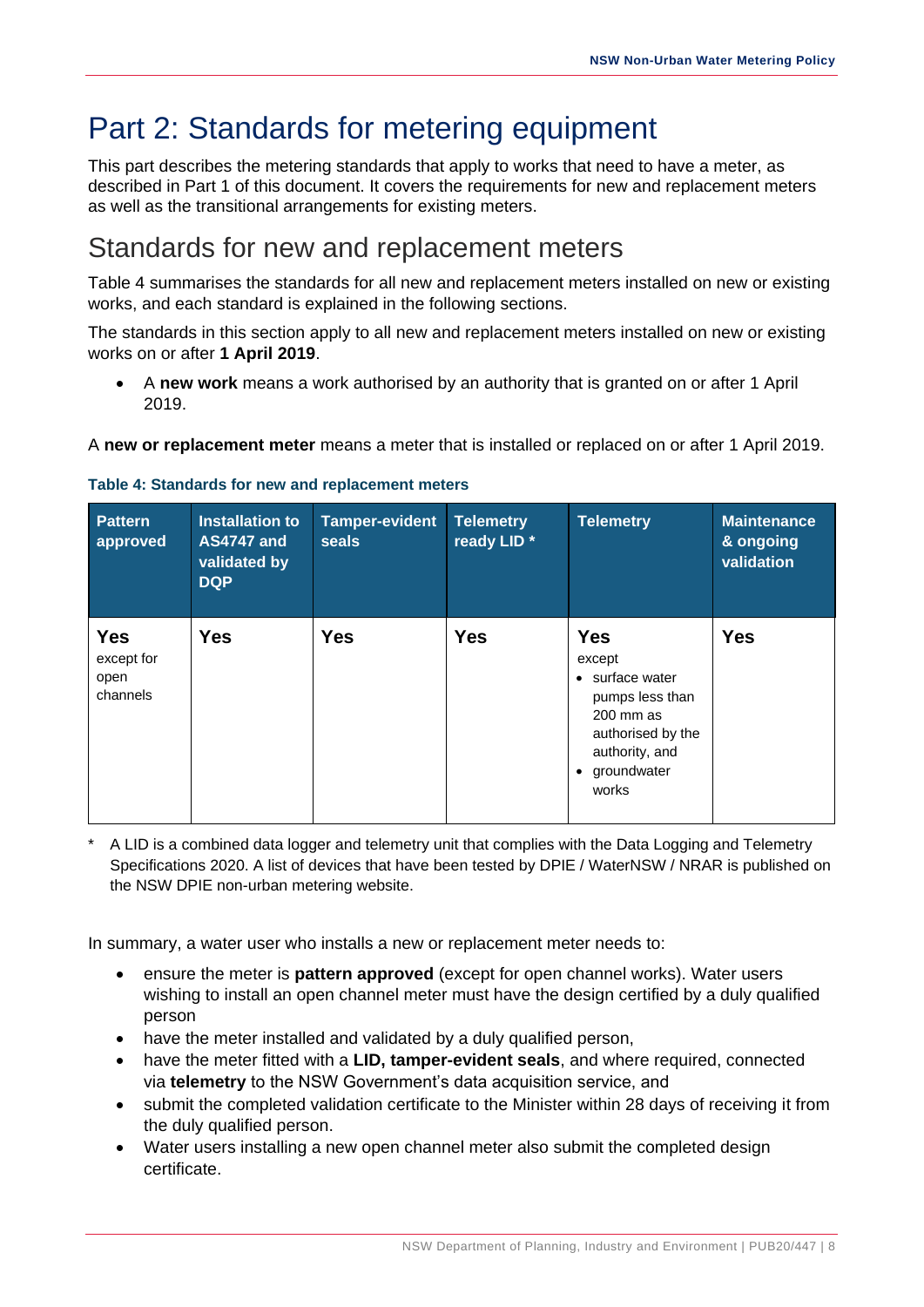## <span id="page-12-0"></span>Pattern approved

All new and replacement meters must be pattern approved. An alternative to pattern approval is available for open channel meters only (see below).

Pattern approval is the process of testing the pattern (design) of an instrument against an established standard by an independent body. Pattern approval determines the accuracy of a meter and is granted by the National Measurement Institute (NMI) in the Commonwealth Department of Industry, Science, Energy and Resources .

Water meters for non-urban areas are assessed for pattern approval in accordance with:

- NMI M 10 meters intended for large scale, non-potable applications
- NMI M 11 meters intended for open channel flow measurement.

Further information about pattern approval is available from the National Measurement Institute website: [www.measurement.gov.au/Industry/business/Pages/Water-Meters.aspx.](https://www.measurement.gov.au/Industry/business/Pages/Water-Meters.aspx)

#### **Which meters are pattern approved?**

The Murray-Darling Basin Authority maintains a current list of pattern approved meters on its website:<https://www.mdba.gov.au/publications/mdba-reports/compliance-enforcement-documents>

A summary of this list, dated April 2020, is in Attachment C.

However the Murray-Darling Basin Authority will update this list from time to time as more meters receive pattern approval, so you should refer to the Authority's website for the current list.

### **Alternative to pattern approval for open channels**

An open channel means a channel or conduit used for conveying water that is not enclosed. Open channel meters do not need to be pattern approved if:

- before the metering equipment is installed, the proposed design of the installation is certified by a duly qualified person as compliant with the International or Australian Standard that is applicable to the metering equipment to be used or type of channel where it is to be installed, and
- the metering equipment is validated at least every 12 months.

## <span id="page-12-1"></span>Installed to Australian Standard 4747 and validated by a duly qualified person

Metering equipment must be installed and validated by a duly qualified person in accordance with the requirements of *Australian Standard 4747: Meters for non-urban water supply* (AS4747). Installation includes both initial installation of the metering equipment and any re-installation if it is removed for maintenance.

Telemetry equipment must also be installed by a duly qualified person in accordance with the Data Logging and Telemetry Specifications 2020 published in the Gazette and on the Department's website: [https://www.industry.nsw.gov.au/water/metering/](https://www.google.com/url?q=https://www.industry.nsw.gov.au/water/metering/&sa=D&source=hangouts&ust=1592629977582000&usg=AFQjCNGGLUuuVcOqGyzjxurDvwuM0t4Jiw)

Water users will need to arrange for a duly qualified person to **install** and **validate** their new or replacement metering equipment.

DQPs must issue a completed validation certificate within 7 days of completing the work. They may also directly complete the certificate in the DQP Portal on behalf of the water user.

The water user needs to submit this certificate to the Minister within 28 days of receiving it, unless the DQP has filled and submitted the form or certificate in the DQP Portal.

Part 4 contains more information about duly qualified persons and certificates.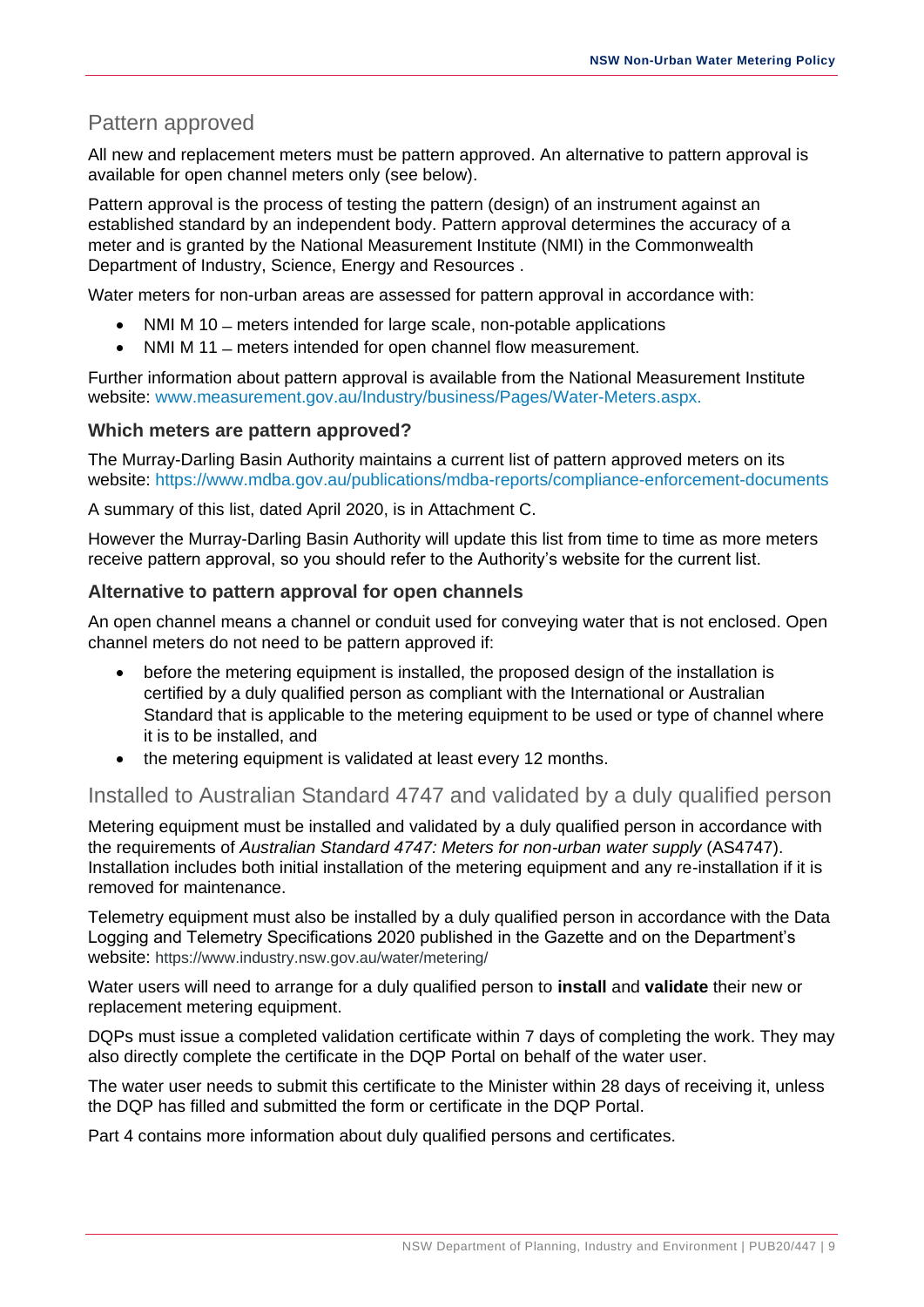# <span id="page-13-0"></span>Tamper-evident seals

Metering equipment must have tamper-evident seals, locks, controls or other devices to limit access to, and prevent tampering with, the equipment. The metering equipment includes the meter itself and any ancillary wiring, pipework, telemetry equipment or apparatus and any supporting structure.

NSW Government has appointed Irrigation Australia Limited (IAL) as the approved provider of all tamper-evident seals. Duly qualified persons must purchase seals from IAL and install them on metering equipment following installation, validation, maintenance or data reading activities.

Only duly qualified persons, authorised officers, or staff of WaterNSW may install or break seals.

Tamper-evident seals on metering equipment must:

- be capable of clearly showing whether the metering equipment has been interfered with
- not prevent the reading of the meter or affect the operation of the telemetry system (where there is one), and
- comply with AS4747, if applicable.

# <span id="page-13-1"></span>**Telemetry**

Under NSW's metering rules, all surface and groundwater works captured by the rules need to be fitted with an accurate meter and a telemetry-capable data logger (a Local Intelligence Device or 'LID').

All LIDs must be able to connect to a meter, be capable of transmitting metering data to the government via telemetry and meet certain minimum physical and functional requirements specified in the Regulation, the Data Logging and Telemetry Specifications 2020 and the associated Data Logging Format Guidelines.

Although all LIDs need to be equipped with the capability to transmit data via telemetry to the DAS, only water users with surface water works, except pumps less than 200mm, need to utilise this capability.

Telemetry is not required for groundwater works. In cases where the authority does not specify a pump size, the holder of the approval will be required to have telemetry.

Other water users can choose not to utilise this capability and instead operate the LID as a data logger only. However additional record keeping and reporting requirements will apply to these water users. These water users will also need to have the data from their data loggers downloaded every 12 months by an authorised person. These water users can avoid these additional requirements by voluntarily utilising the telemetry capability in their LIDs.

To enable the secure transmission of telemetered data, the department procured a cloud-based data acquisition service (DAS) that collects and stores data transmitted, via telemetry, from LIDs.

Data collected by the DAS, and through manual recording and reporting, will assist NRAR, WaterNSW and DPIE to undertake compliance and enforcement, billing and other water management activities. The data collected by the DAS also supports water users to manage their water use and access their information via a private online dashboard.

See clause 6 of Schedule 8 to the Regulation

Water users may also be directed to install telemetry by order of the Minister made under section 326 of the Act.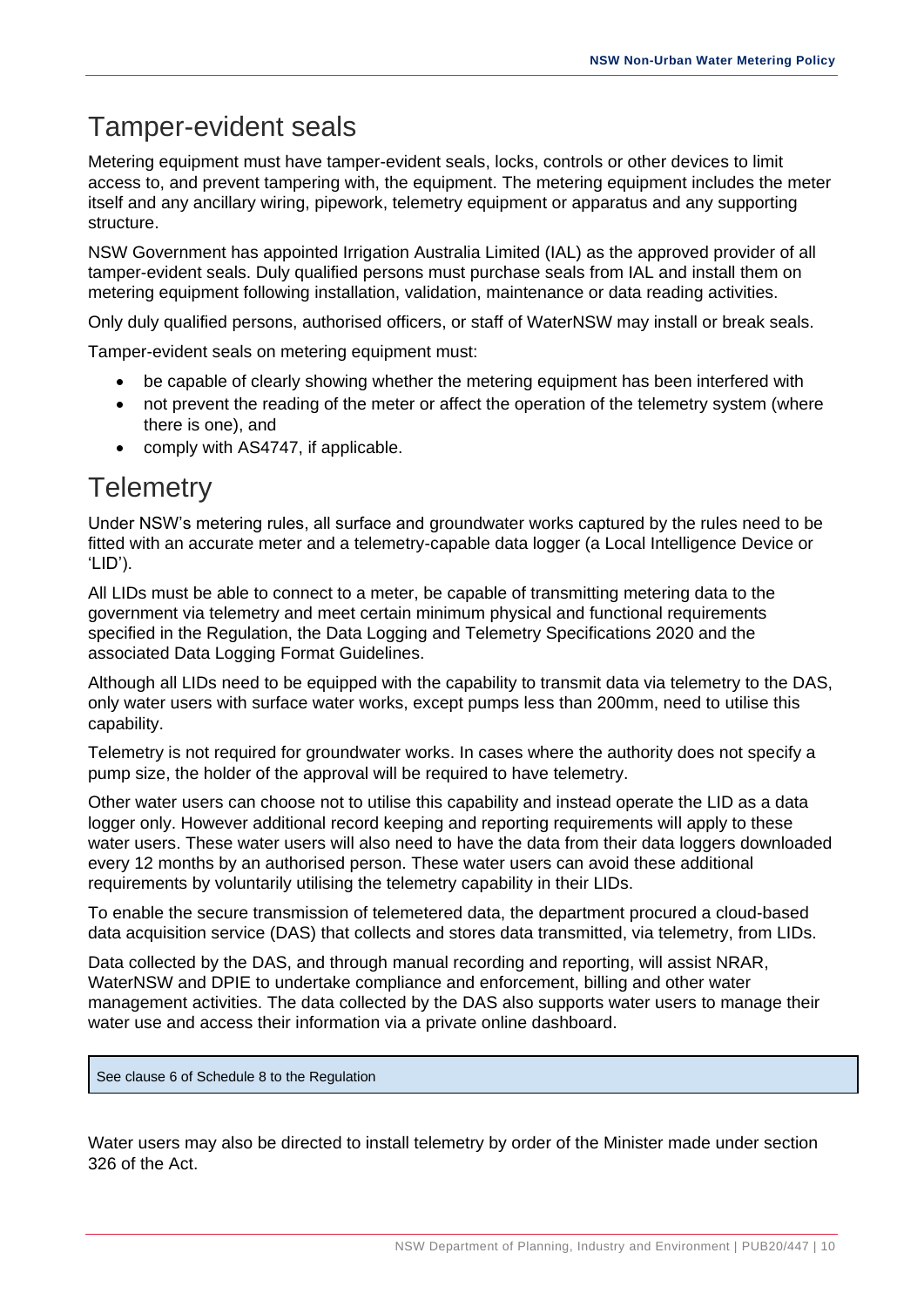### **Data and telemetry specifications**

All works that are required to have telemetry must comply with the Data Logging and Telemetry Specifications 2020 published on the Department's website at [https://www.industry.nsw.gov.au/water/metering/](https://www.google.com/url?q=https://www.industry.nsw.gov.au/water/metering/&sa=D&source=hangouts&ust=1592629977582000&usg=AFQjCNGGLUuuVcOqGyzjxurDvwuM0t4Jiw)

The specifications define the minimum requirements for ensuring a satisfactory level of functionality, data integrity and security across the NSW Government's data acquisition service (DAS).

In particular, these requirements ensure that:

- devices have features to detect and prevent tampering
- devices can log and transmit data to the DAS at appropriate intervals to support compliance and enforcement and other government functions
- devices are technically capable of being connected to water meters and transmitting data to the DAS
- devices transmit data in a way that manages security and data integrity risks.

This is key to ensuring that the storage and transmission of data has sufficient integrity and functionality to support NRAR's compliance and enforcement functions.

### **Ownership of data**

The NSW Government will own the data that it receives from water users.

Individual water users will have access to data transmitted from their works to the DAS via a private online dashboard.

#### **What is the data acquisition service (DAS)?**

The DAS is a cloud-based platform that collects and stores consumption data from non-urban water meters. The LID transmits meter data over a secure network to the DAS. Eagle.io provides the DAS on behalf of DPIE. The DAS makes data available to stakeholders such as NRAR, WaterNSW, DPIE and water users.

Figure 1 illustrates the DAS system.



#### **Figure 1: DAS transmission of data**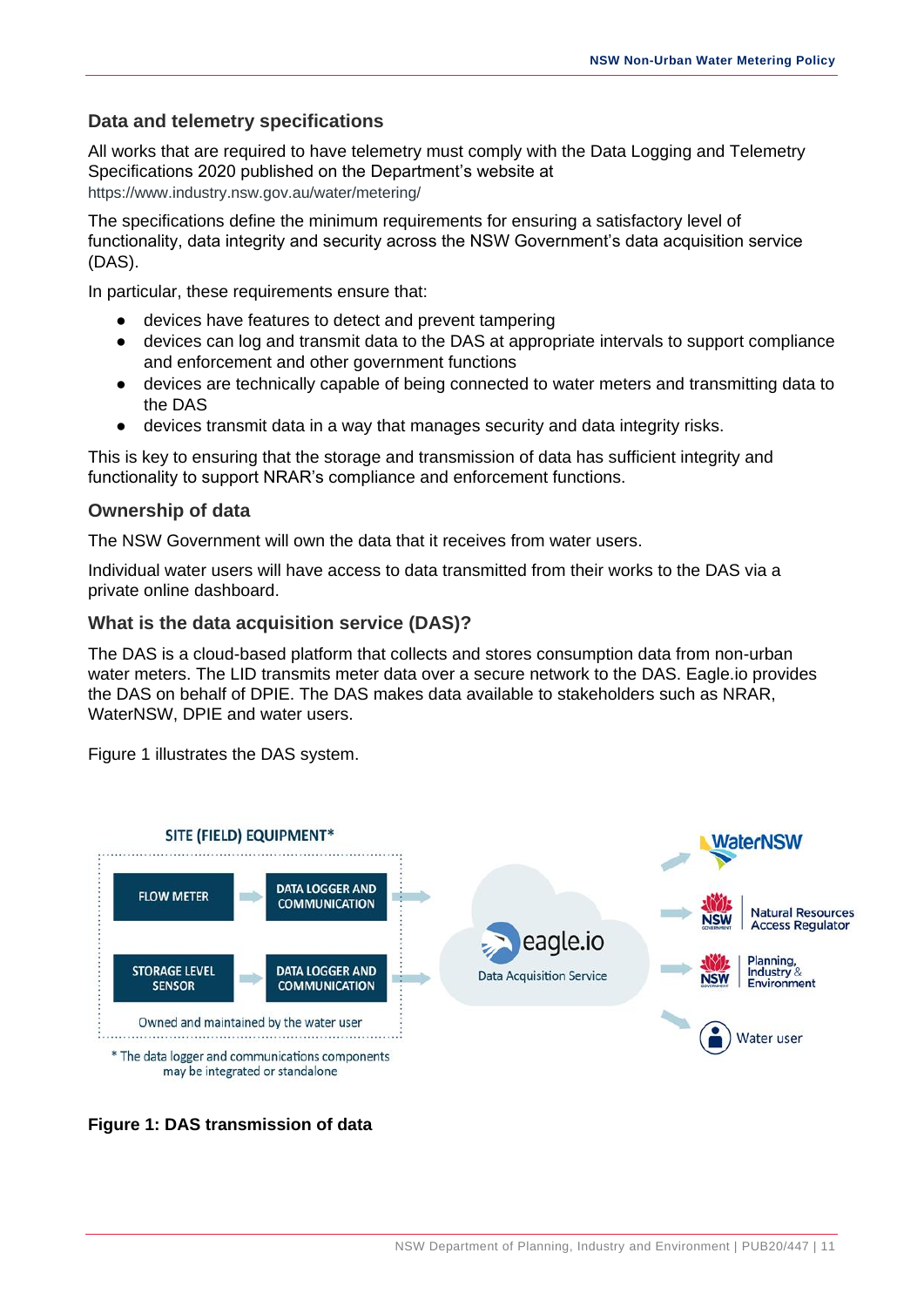### **What type of LID can I install?**

The Regulation and the Data Logging and Telemetry Specifications 2020 set out the minimum technical specifications that LIDs must meet. If a LID does not meet these specifications, it is not compliant with the metering rules.

DPIE publishes a list of LIDs that have been tested against these specifications and shown to meet them. The list of 'compatible LIDs' specifies the compatible LIDs make, model, firmware etc. The list also contains general information about LIDs that are currently undergoing testing.

A list of compatible devices is available on the Department's website: [https://www.industry.nsw.gov.au/water/metering/](https://www.google.com/url?q=https://www.industry.nsw.gov.au/water/metering/&sa=D&source=hangouts&ust=1592629977582000&usg=AFQjCNGGLUuuVcOqGyzjxurDvwuM0t4Jiw)

#### See clause 4 of Schedule 8 to the Regulation

#### **Who can install LIDs?**

Under the Regulation, only DQPs can install LIDs. A DQP is someone with the qualifications, skills or experience to carry out certain work in relation to metering equipment, as defined by the Regulation.

Different types of DQPs are required to carry out different work in relation to metering equipment. DQPs include certified meter installers, certified practising hydrographers and telemetry technicians. Refer to clause 236 of the Regulation for the current list.

# <span id="page-15-0"></span>Standards for existing meters

The standards in this section apply to existing meters.

An **existing meter** means a meter that was installed on an authorised work **before 1 April 2019**. Any meter installed on or after 1 April 2019 must meet the new meter standards set out above (see page 8).

Table 5 summarises the standards. Standards that *only* apply to existing meters are explained in the following sections. All other standards are explained above (see pages 8 to 11).

| <b>Comply with</b><br>existing<br>requirements | <b>Submit report</b><br>and<br>supporting<br>documents | <b>Pattern</b><br>approved | Tamper-<br>evident<br>seals         | <b>Telemetry</b><br>ready data<br>logger | <b>Telemetry</b>                                                                                                                                              | <b>Maintenance &amp;</b><br>ongoing<br>validation or<br>accuracy<br>confirmation |
|------------------------------------------------|--------------------------------------------------------|----------------------------|-------------------------------------|------------------------------------------|---------------------------------------------------------------------------------------------------------------------------------------------------------------|----------------------------------------------------------------------------------|
| <b>Yes</b><br>up until roll-out<br>date        | <b>Yes</b><br>by roll-out date                         | <b>No</b>                  | <b>Yes</b><br>from roll-out<br>date | <b>Yes</b><br>from roll-out<br>date      | <b>Yes</b><br>from roll-out<br>date, EXCEPT<br>surface water<br>pumps less<br>than 200mm<br>as authorised<br>by the<br>authority, and<br>groundwater<br>works | <b>Yes</b><br>from roll-out date                                                 |

#### **Table 5: Standards for existing meters**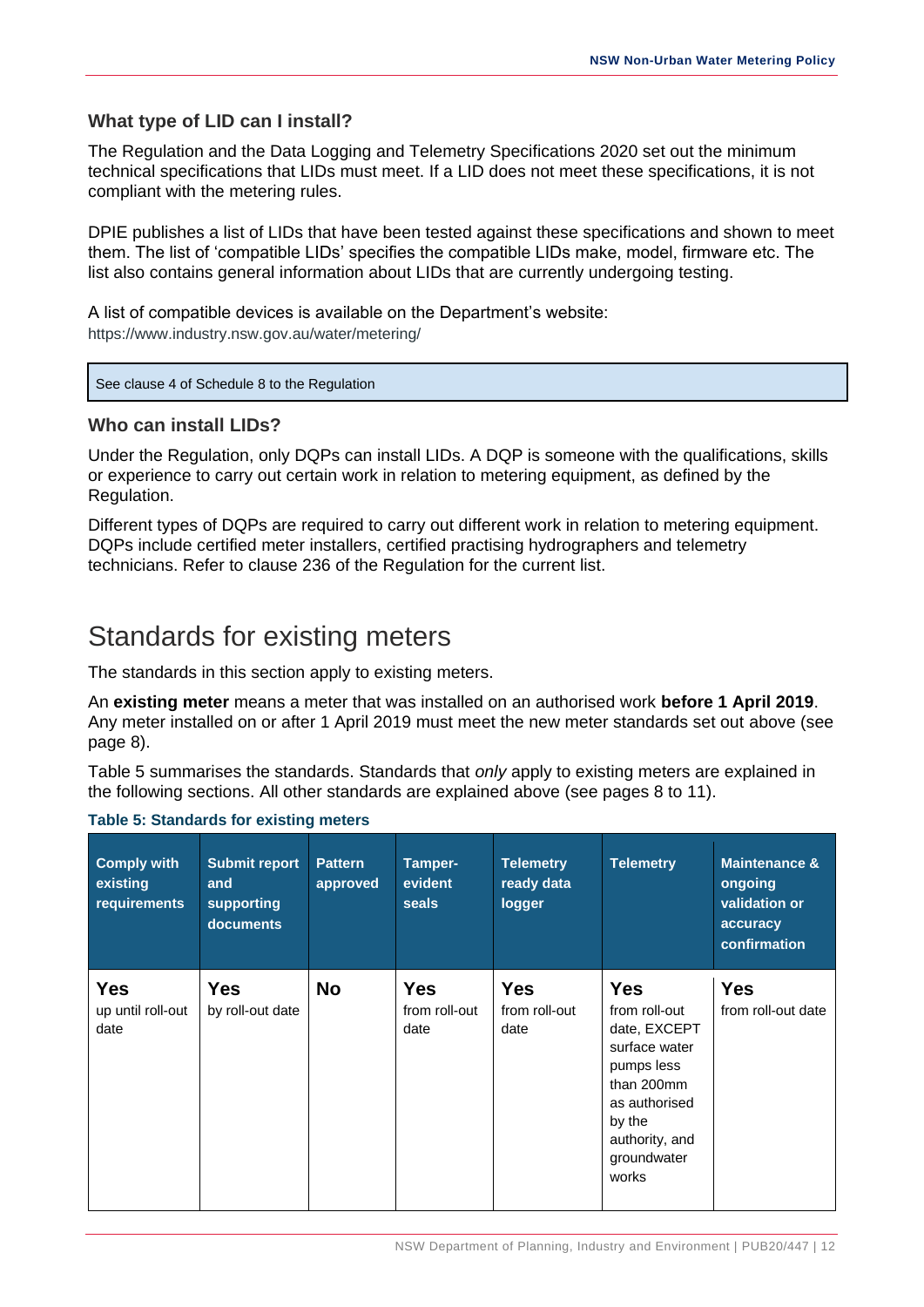## <span id="page-16-0"></span>Comply with existing requirements

Many authorities already contain a condition requiring the work to have metering or measurement equipment installed, or requiring the holder to keep a logbook of water take.

Water users **must** continue to comply with any existing authority conditions, including conditions relating to metering, measurement of water take, or logbooks up until the roll-out date.

Water users should refer to the conditions of their authority to identify what conditions apply to their works. Users can check conditions on the NSW Water Register available at: <https://www.waternsw.com.au/nswwaterregister>.

## <span id="page-16-1"></span>If existing meter is pattern approved

A water user who wishes to keep an existing **pattern approved** meter will need to do the following by the roll-out date:

- ensure the meter has been validated by a duly qualified person no more than five years before the roll-out date,
- submit a report together with supporting documentation confirming that the meter is pattern approved and has been validated as required
- install a compatible LID and tamper-evident seals
- connect to the DAS telemetry (unless the work is a surface water pump less than 200 mm as authorised by the authority or a groundwater work).

Water users may arrange for a new validation, or rely on an existing validation provided it was done no more than five years before the roll-out date, or no more than 12 months before the rollout date for open channels, by a person who meets the criteria of a duly qualified person.

The reports and certificates that need to be submitted are available on the Department's website: [https://www.industry.nsw.gov.au/water/metering/](https://www.google.com/url?q=https://www.industry.nsw.gov.au/water/metering/&sa=D&source=hangouts&ust=1592629977582000&usg=AFQjCNGGLUuuVcOqGyzjxurDvwuM0t4Jiw).

## <span id="page-16-2"></span>Existing meters that are not pattern approved

A water user who wishes to keep an existing meter that is **not pattern approved** will need to do the following by the roll-out date:

- submit a report and supporting documentation to the Minister to confirm either:
	- $\circ$  **option 1**: the manufacturer of the meter has confirmed the meter was  $\pm 2.5$  % accuracy in laboratory conditions, and the meter has been validated by a duly qualified person, or
	- o **option 2**: a duly qualified person has checked the accuracy of the meter and confirmed the meter is within  $\pm$  5 % accuracy in the field.
- install a LID and tamper-evident seals
- connect to the DAS (unless the work is a surface water pump authorised to be less than 200 mm or a groundwater work).

More detail about options 1 and 2 is provided below.

The reports and certificates that need to be submitted are available on the Department's website: [https://www.industry.nsw.gov.au/water/metering/](https://www.google.com/url?q=https://www.industry.nsw.gov.au/water/metering/&sa=D&source=hangouts&ust=1592629977582000&usg=AFQjCNGGLUuuVcOqGyzjxurDvwuM0t4Jiw)

## **Option 1: manufacturer's certificate and validation**

Under this option the water user will need to submit a copy of:

- the manufacturer's certificate confirming the meter was within  $\pm$  2.5 % accuracy after manufacture, and
- the completed validation certificate provided by a duly qualified person.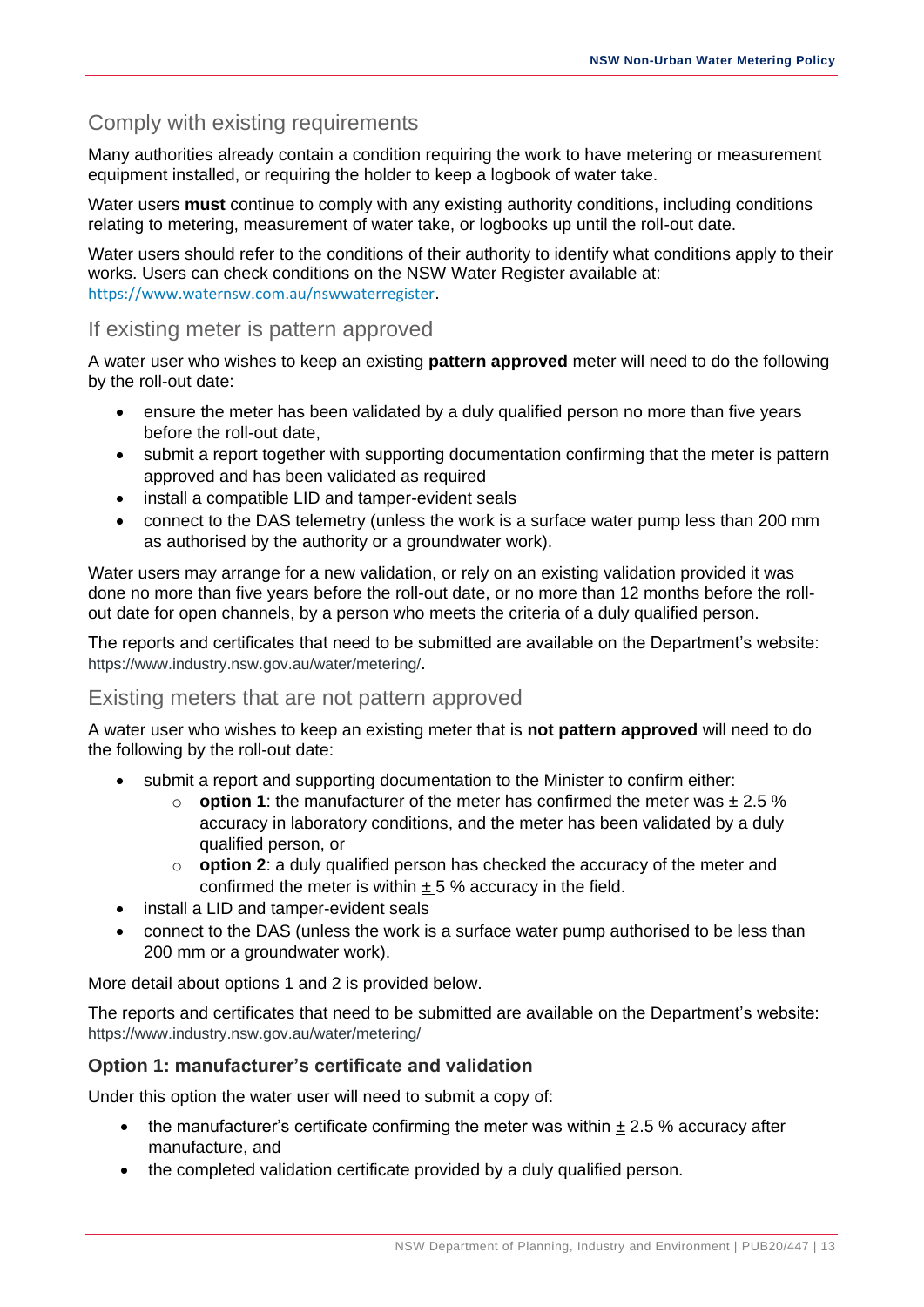Water users may arrange for a new validation, or rely on an existing validation provided it was done no more than five years before the roll-out date, or no more than 12 months before the rollout date for open channels, by a person who meets the criteria of a duly qualified person.

### **Option 2: accuracy confirmed in the field by a DQP**

Under this option the water user will need to submit a certificate of accuracy completed by a duly qualified person which confirms:

- the duly qualified person has checked the accuracy of the meter within the last five years, or within the last 12 months for open channels, and
- the maximum permissible error of the metering equipment does not exceed  $\pm 5\%$  in the field.

Ways that a duly qualified person may confirm that the maximum permissible error of the meter does not exceed  $\pm$  5 % in the field include in-situ volumetric measurement, or in-series metering with another temporary pattern approved meter.

# <span id="page-17-0"></span>Maintenance, ongoing validation or accuracy confirmation

All metering equipment must be:

- maintained in accordance with the Maintenance Specifications 2019 published on the Department's website: [https://www.industry.nsw.gov.au/water/metering/](https://www.google.com/url?q=https://www.industry.nsw.gov.au/water/metering/&sa=D&source=hangouts&ust=1592629977582000&usg=AFQjCNGGLUuuVcOqGyzjxurDvwuM0t4Jiw), and
- validated by a duly qualified person every five years, or every 12 months for open channels, and in any other circumstances in which metering equipment is required by AS4747 to be validated (for example, when maintenance work affects the metrology of the meter). Note there is an exception to this requirement for existing meters only, provided a duly qualified person confirms the accuracy of the meter in the field is within  $\pm$  5 % at these same intervals.

The maintenance specifications set out the maintenance that needs to be carried out in relation to metering equipment, the frequency of maintenance and whether the maintenance needs to be carried out by a duly qualified person, or if it can be carried out by the authority holder.

The maintenance specifications apply to all works required to have a meter.

All water users who wish to keep an existing meter must ensure the meter is operating properly, and in compliance with any conditions of the authority, up until the relevant roll-out date.

See clause 2 of Schedule 8 to the Regulation: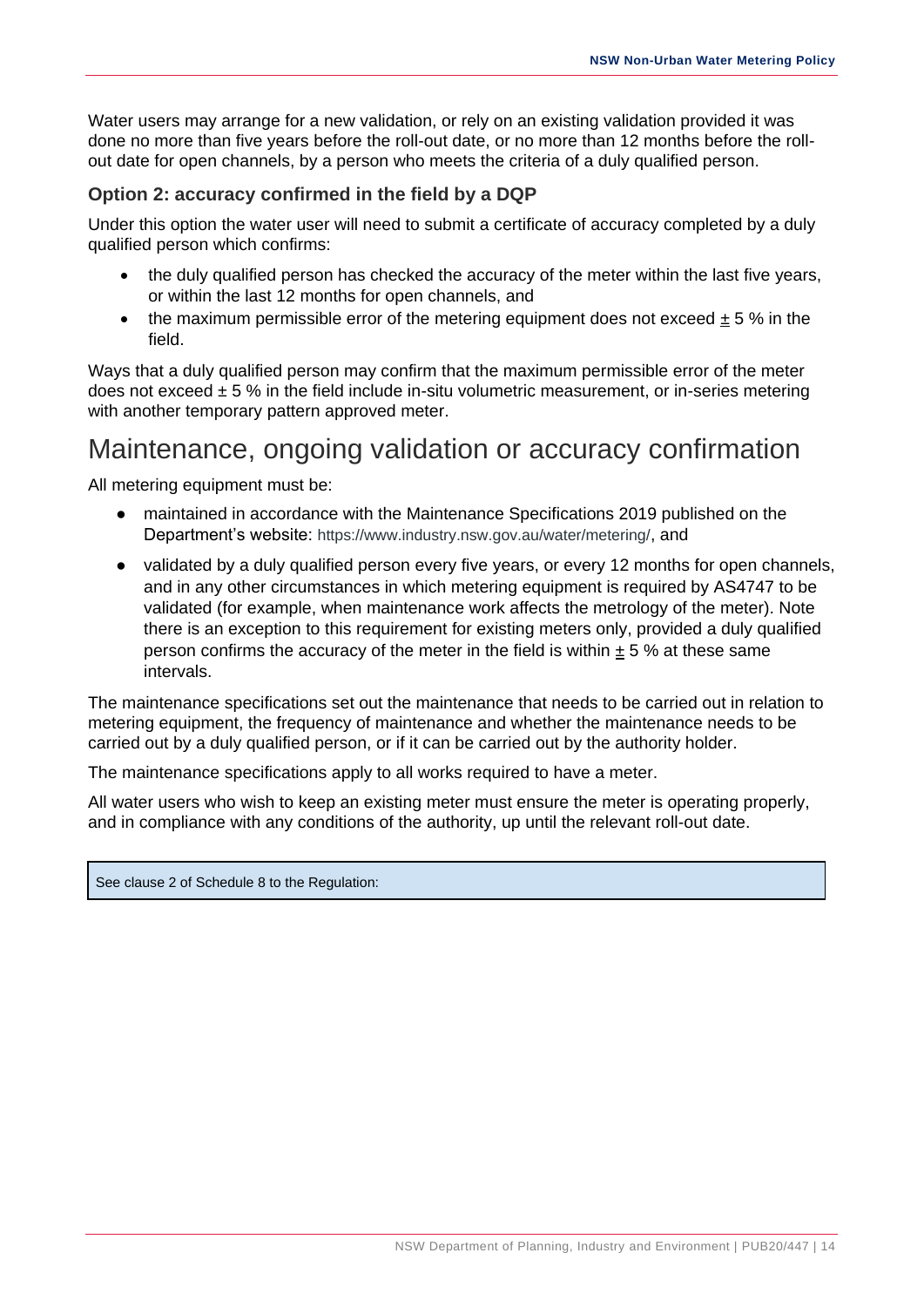# <span id="page-18-0"></span>Part 3: Meter roll-out dates

From **1 April 2019** all new and replacement meters are required to meet the new meter standards (except telemetry which commences on 1 December 2020).

The metering requirements will be rolled-out in a staged manner as shown in Table 6.

The staged roll-out takes a risk-based approach by ensuring that the largest water users in NSW are metered and telemetered first. The staged roll-out of the metering requirements will allow time for the market to adjust to meet demand (e.g. demand for pattern approved meters and certified installers).

The list of water sharing plans within each of the regions is provided in Attachment D.

Water users may choose to voluntarily comply with the new metering requirements before the rollout date for their region.

#### **Table 6: Roll-out dates for meters**

| <b>Stage</b>   | <b>Works covered</b>                                                                                                                                                                                                                                                             | <b>Roll-out</b><br>date |
|----------------|----------------------------------------------------------------------------------------------------------------------------------------------------------------------------------------------------------------------------------------------------------------------------------|-------------------------|
| 1              | Large pumps: Surface water pumps where the authority authorises the use of a<br>pump that is 500 mm or larger                                                                                                                                                                    | 1 December<br>2020      |
| $\overline{2}$ | Inland northern region:<br>All remaining works that meet the metering thresholds in the water sources in<br>$\bullet$<br>the listed water sharing plans, and<br>all works under a Water Act 1912 entitlement with a number that begins with<br>$\bullet$<br>80, 85 or 90         | 1 December<br>2021      |
| 3              | Inland southern region:<br>All remaining works that meet the metering thresholds in the water sources in<br>$\bullet$<br>the listed water sharing plans, and<br>all works under a Water Act 1912 entitlement with a number that begins with<br>$\bullet$<br>40, 50, 57, 60 or 70 | 1 December<br>2022      |
| 4              | <b>Coastal region:</b><br>All remaining works that meet the metering thresholds in the water sources in<br>$\bullet$<br>the listed water sharing plans, and<br>all works under a Water Act 1912 entitlement with a number that begins with<br>$\bullet$<br>10, 20 or 30          | 1 December<br>2023      |

See clause 230 in the Regulation

# <span id="page-18-1"></span>Preparing for your roll-out date

The new metering requirements will be rolled out over a five-year period (this is discussed in the following part). Users will need to allow time to ensure their meters are compliant by the relevant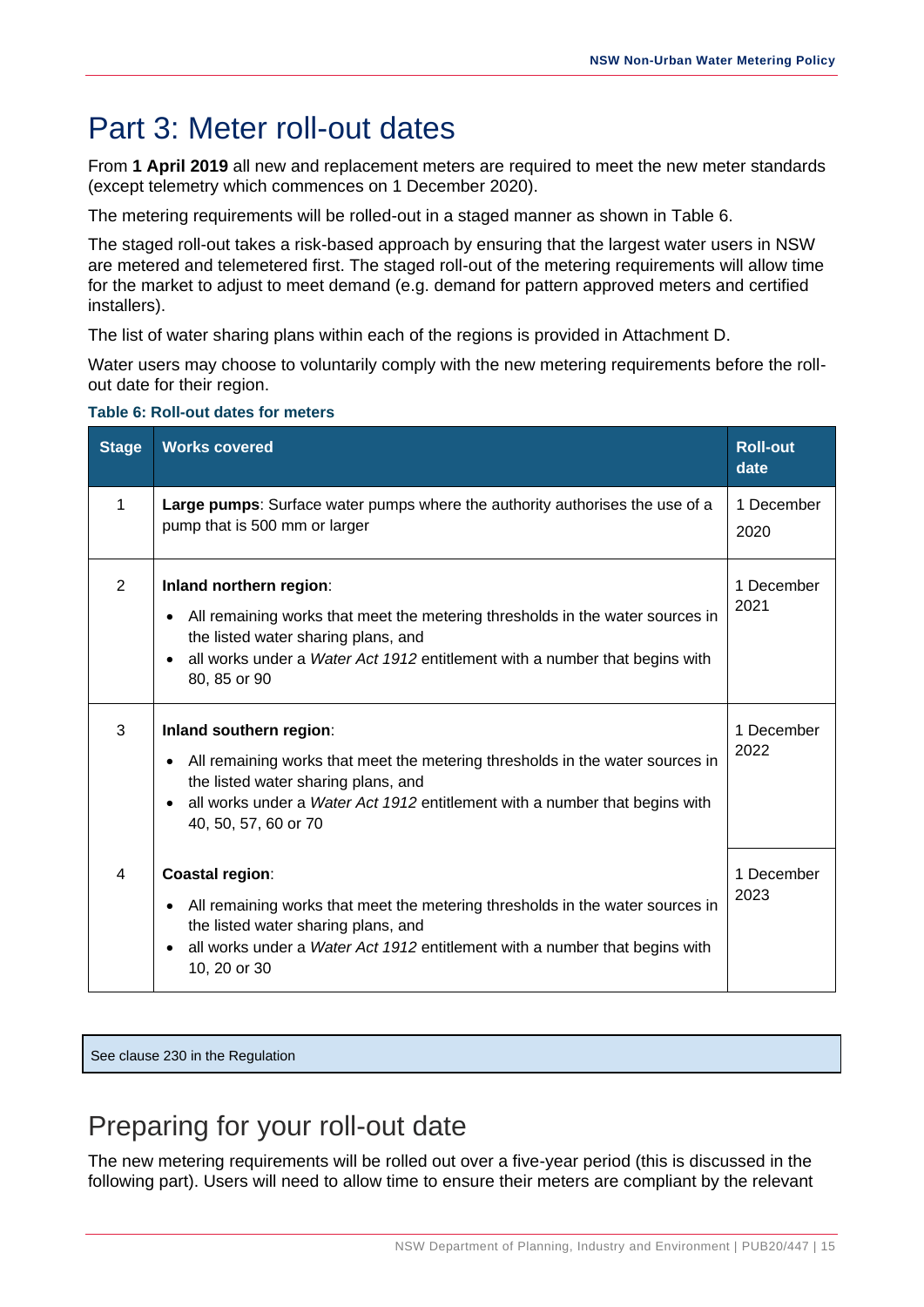roll-out date. Table 7 summarises the steps that users will need to take to prepare for their roll-out date.

| <b>Type of work</b>                                                                                                                                                                                                      | If you have a meter already before 1<br><b>April 2019</b>                                                                                                                                                                                                                                                                                                                                                       | If you don't have a meter                                                 |
|--------------------------------------------------------------------------------------------------------------------------------------------------------------------------------------------------------------------------|-----------------------------------------------------------------------------------------------------------------------------------------------------------------------------------------------------------------------------------------------------------------------------------------------------------------------------------------------------------------------------------------------------------------|---------------------------------------------------------------------------|
| Work meets the infrastructure<br>size for multiple pumps or<br>multiple bores threshold                                                                                                                                  | <b>Required to:</b><br>• confirm meter is pattern approved<br>and validated or is accurate and<br>submit report to Minister<br>install LID and tamper-evident seals<br>connect to the DAS (except for<br>surface water pumps authorised to<br>be less than 200 mm and<br>groundwater works)<br>If meter does not meet the above<br>requirements, replace it with a meter that<br>meets the new meter standards. | Required to install a new meter<br>that meets the new meter<br>standards. |
| Work is below the<br>infrastructure size or multiple<br>pumps or multiple bores<br>threshold, but:<br>the work is already<br>$\bullet$<br>required to have a meter, or<br>is located in an at-risk<br>groundwater source | Must ensure the meter is operating<br>properly.<br>If meter is not operating properly, replace it<br>with a meter that meets the new meter<br>standards.                                                                                                                                                                                                                                                        | Required to install a new meter<br>that meets the new meter<br>standards. |

#### **Table 7: Steps users will need to take to prepare for roll-out date**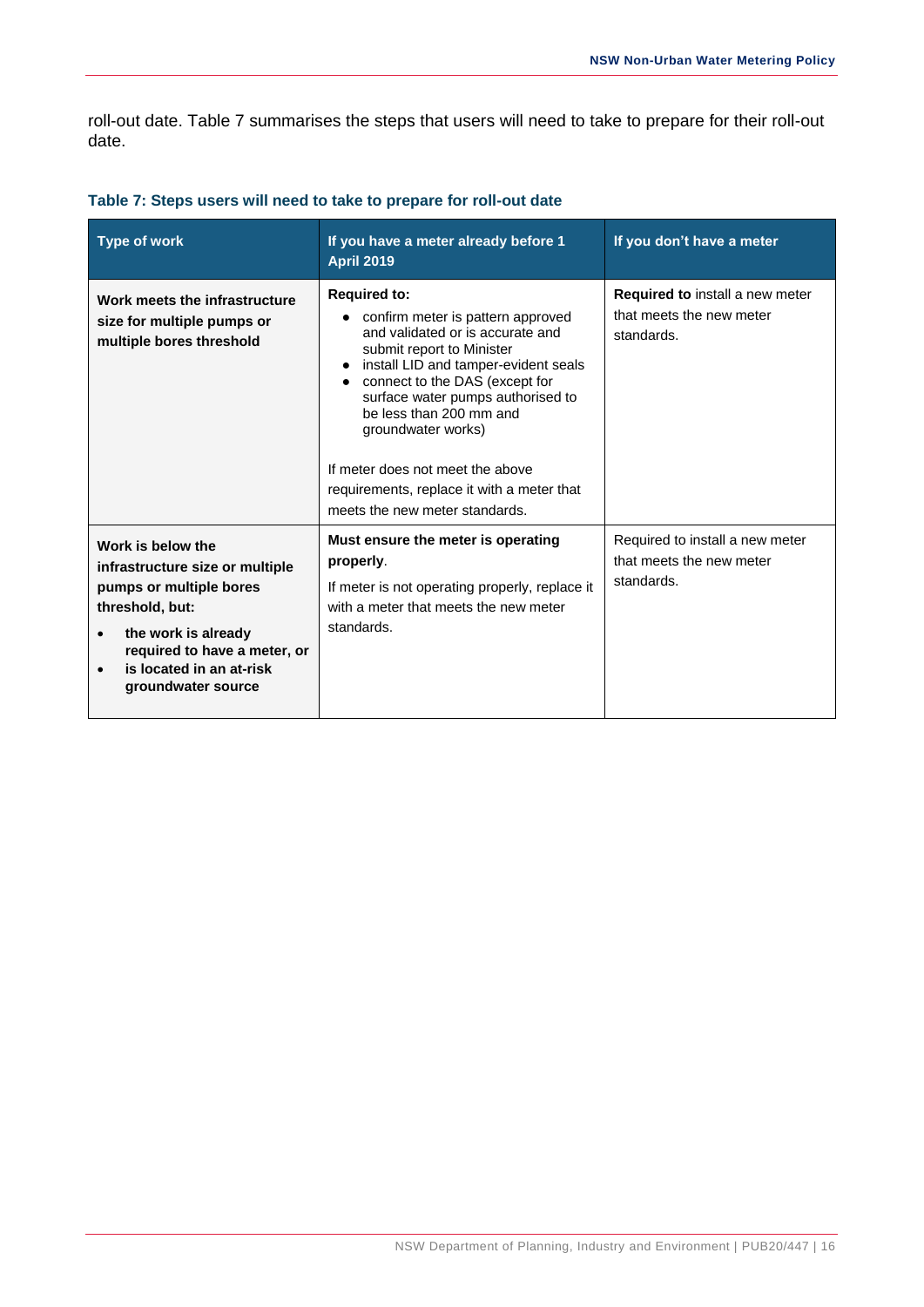# <span id="page-20-0"></span>Part 4: Requirements for Duly Qualified Persons

## **Who is a duly qualified person (DQP)?**

A duly qualified person (DQP) is a person with the qualifications, skills or experience to carry out work in relation to metering equipment, as listed in clause 236 of the Regulation.

Attachment E contains a summary of the qualifications, skills or experience required by DQPs to carry out work on metering equipment. Only a DQP may:

- install or re-install metering equipment
- validate metering equipment
- certify the design of new open channel metering equipment before it is installed, and
- carry out maintenance required to be carried out by a duly qualified person under the maintenance specifications: [https://www.industry.nsw.gov.au/water/metering/.](https://www.google.com/url?q=https://www.industry.nsw.gov.au/water/metering/&sa=D&source=hangouts&ust=1592629977582000&usg=AFQjCNGGLUuuVcOqGyzjxurDvwuM0t4Jiw)

Installation of metering equipment includes both initial installation of the metering equipment and any re-installation if it is removed for maintenance. Metering equipment includes telemetry.

Note: trainee DQPs can provide metering related services under the supervision of a DQP (such as metering equipment installation, validation or maintenance), and work done by the trainee in these circumstances is compliant with the metering rules if the supervising DQP certifies that the activities were performed in accordance with the relevant standards.

### **Forms and certificates**

From 1 April 2019, DQPs who carry out work on metering equipment in accordance with the Regulation must complete the approved certificates published on the Department's website: [https://www.industry.nsw.gov.au/water/metering/](https://www.google.com/url?q=https://www.industry.nsw.gov.au/water/metering/&sa=D&source=hangouts&ust=1592629977582000&usg=AFQjCNGGLUuuVcOqGyzjxurDvwuM0t4Jiw).

Table 8 sets out the certificates available at the date of publication.

#### **Table 8: Certificates to be used by duly qualified persons**

| Type of work                                                       | <b>Certificate name</b>                                               |
|--------------------------------------------------------------------|-----------------------------------------------------------------------|
| Validate metering equipment                                        | Validation certificate                                                |
| Certify design of metering equipment for<br>an open channel        | Design certificate for open channel metering equipment                |
| Certify existing meter is accurate to within<br>$+5%$ in the field | Certificate of accuracy for existing meters (non-pattern<br>approved) |

DQPs must give the completed certificate to the person for whom the work is done within **seven days** of completing the work. It is an offence if a duly qualified person fails to comply with this requirement.

## **Requirement to report meter tampering**

A DQP must report if they **know or reasonably suspect** that metering equipment they are installing, or are carrying out work on, has been tampered with, within seven days.

It is an offence if a DQP fails to report known or suspected meter tampering.

See the following clauses in the Regulation: 236, 237 and Schedule 8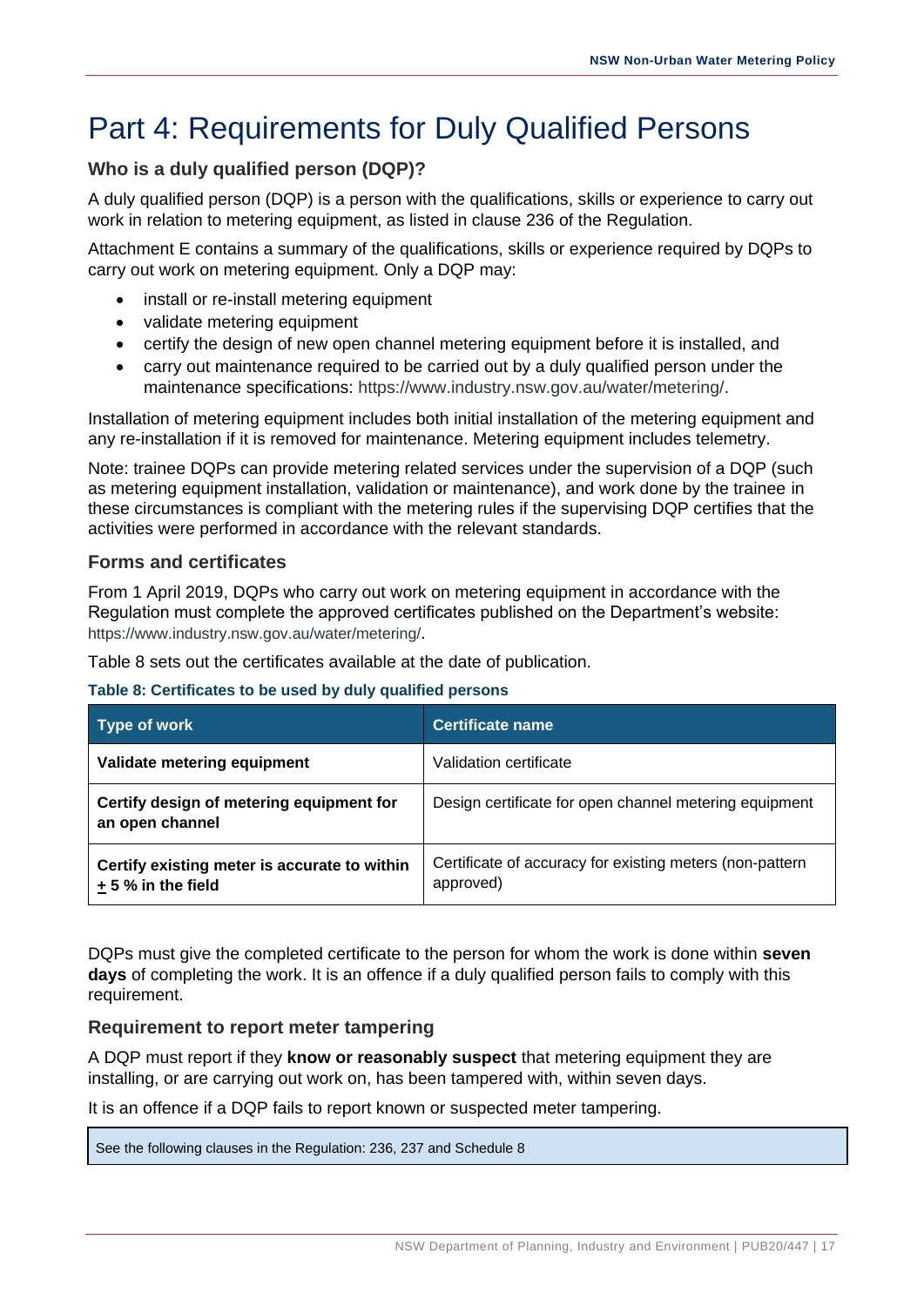# <span id="page-21-0"></span>Part 5: Requirements to keep and provide records

## <span id="page-21-1"></span>**General**

New recording and reporting requirements will apply to all water users taking licensed water.

The new requirements take effect on the roll-out date applying to the relevant works. Water users with works that have different roll-out dates may therefore (temporarily) have different requirements applying to their works, until the relevant regional roll-out date.

Recording and reporting requirements vary depending whether the works are:

- not metered.
- metered, and
- metered and have telemetry.

Recording and reporting requirements apply to each work, so if the authority holder has metered and unmetered works the recording and reporting will be more cumbersome. Records include:

- provide certificates and reports about metering equipment if the work if metered
- licensed water take,
- take of water under a basic landholder right or licence exemption if the work is used to take both licensed water and water under a basic landholder right or under a licence exemption, and
- confirm water taken according to conditions.

All records must be kept for at least **five years**.

These new requirements will replace existing logbook requirements. However, water users must continue to comply with their current recording and reporting requirements up until the roll-out date, including keeping existing logbooks for five years post roll-out date.

Under section 91J of the Act it is an offence for a person to fail to keep metering records they are required to keep. It is also an offence to make a statement or furnish information that a person knows to be false or misleading in connection with a metering record they are required to keep.

The recording and reporting is likely to be via online portals, which will allow water users to keep and submit records online. Hard copy forms will also be made available to water users.

## <span id="page-21-2"></span>Works required to have meters

There are four requirements for authority holders with works required to have a meter:

- provide certificates and reports about metering equipment
- record and report on licensed water take (including nil take)
- record and report other take of water under basic landholder rights or other licence exemptions, and
- record method of confirmation that water is taken according to conditions.

#### **Certificates and reports about metering equipment**

Users with works that are required to have a meter (because the work meets one of the metering thresholds) must **keep** the following records relating to their metering equipment for **five years**:

- any certificate provided by a duly qualified person validating the metering equipment
- any certificate provided by a duly qualified person certifying why the metering equipment could not be validated and any modifications required for compliance, or that the equipment cannot be modified to enable compliance
- any report and supporting documentation provided to the Minister to keep existing metering equipment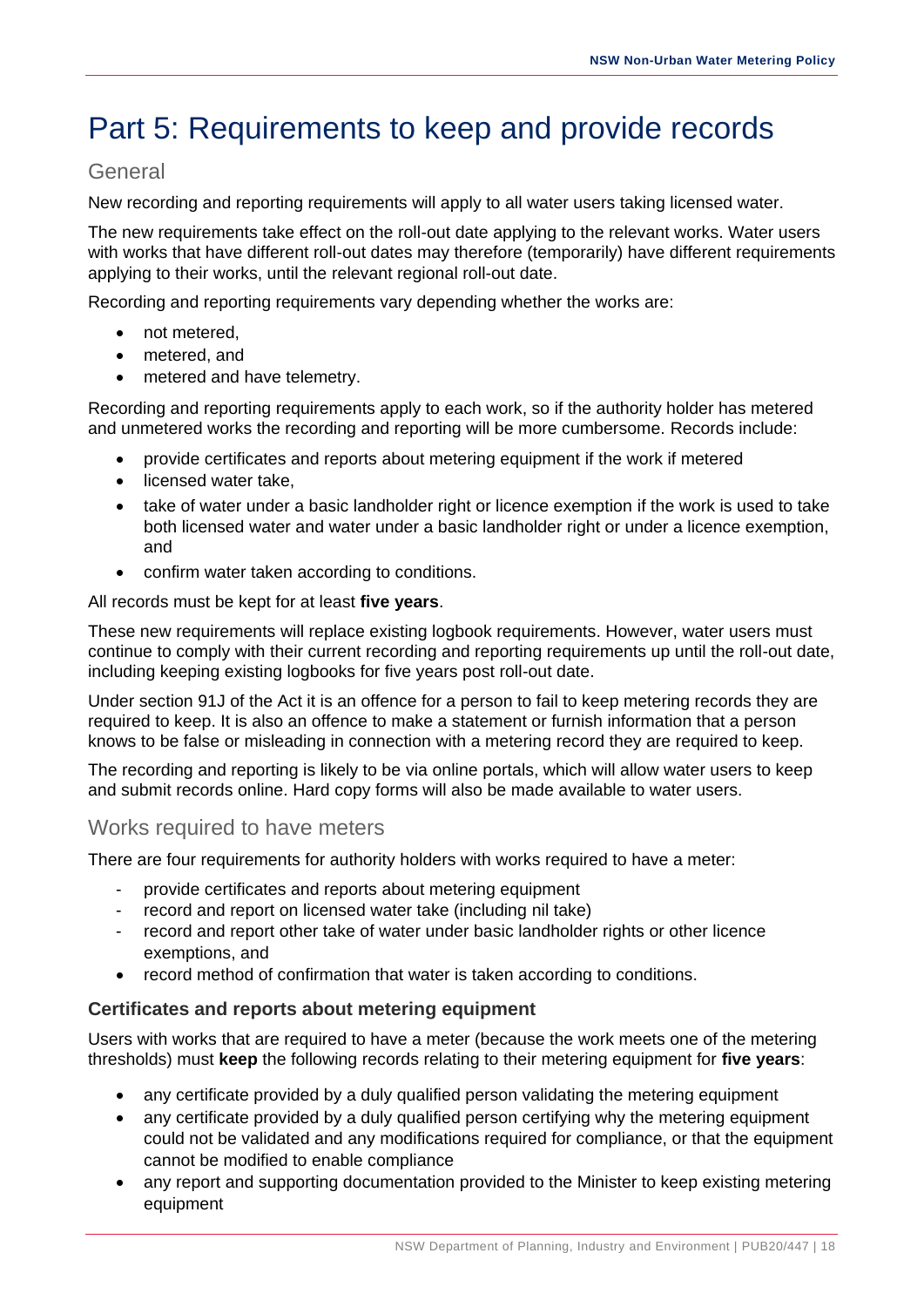• any certificates provided by a duly qualified person relating to the design of metering equipment for a new open channel.

Water users must provide a copy of the following certificates to the Minister within **28 days** of receiving the certificate:

- a validation certificate for metering equipment
- a certificate certifying the design of open channel metering equipment.

### **Records about licensed water take**

Works required to have a meter will have at least hourly water take data **kept** automatically by the LID, as required under the data logging and telemetry specifications.

- A. If the meter **is not connected** to the NSW Government's data acquisition service via telemetry:
	- the water user will need to self-report their meter reading to the Minister in the approved form and manner<sup>3</sup> monthly, not later than 14 days after the end of the month, and
	- WaterNSW will upload the water take data from each data logger annually, to be verified against self-reported meter readings.
- B. If the meter **is connected** to the NSW Government's data acquisition service via telemetry:
	- water take data will be transmitted automatically via telemetry every 24 hours. The water user will not need to do anything.

Water users who wish to reduce their manual recording and reporting may choose to voluntarily install telemetry on their works, so that reporting occurs automatically.

### **Other take of water under basic landholder rights or other licence exemptions**

These requirements only apply to works required to have a meter, if the work is used to take *both* licensed water and water under a basic landholder right or under a licence exemption.

The record will need to be made within 24 hours after each day water is taken and in the approved form and manner<sup>3</sup> and self-report these licence exemption water take **monthly,** not later than 14 days after the end of the month.

## **Confirm water taken according to conditions**

This requirement only applies if the authority contains a condition requiring the holder to confirm certain matters before water is taken (for example, a commence to pump condition or cease to take condition).

Water users with these works must **keep** a record of how the user confirmed water was taken in compliance with any conditions of the authority (for example by visually confirming that flows at determined gauge were above the cease to take condition, as specified on the access licence).

This requirement does not apply to works in regulated rivers because they do not have cease to pump conditions.

The record will need to be made within 24 hours after each day water is taken and in the approved form and manner<sup>3</sup>. Users will not need to provide this information to the Minister, though the information may still be requested from users, if necessary, for compliance or other purposes.

Table 9 summarises the records to be kept by users with works required to have a meter.

 $\overline{a}$ <sup>3</sup> The form and manner will be published on the Department website before 1 December 2020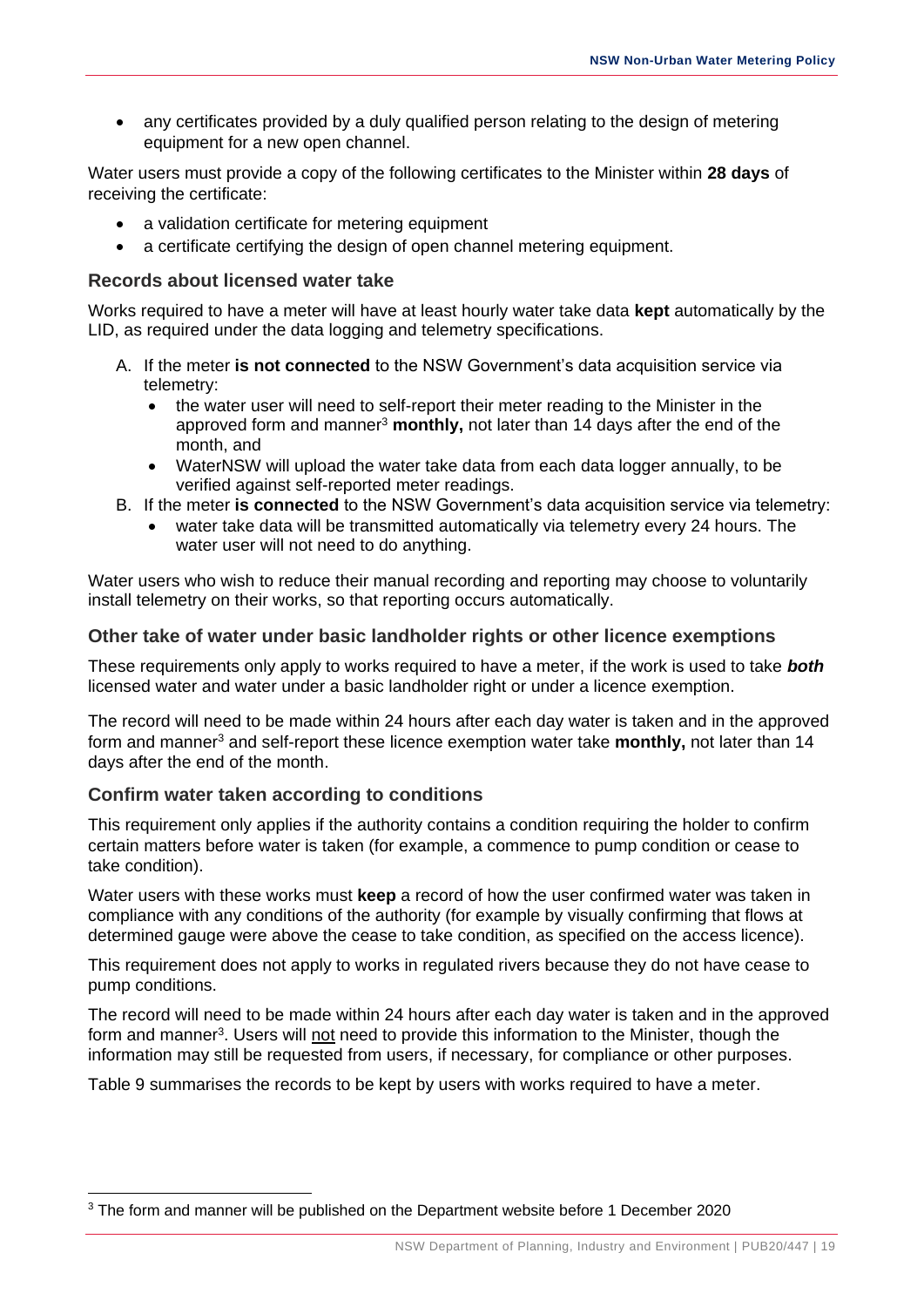| <b>Type of record</b>                                                                   | <b>Requirement</b>                                                                                                                                                                                                                                                                                                                                                                                                                                                                    |
|-----------------------------------------------------------------------------------------|---------------------------------------------------------------------------------------------------------------------------------------------------------------------------------------------------------------------------------------------------------------------------------------------------------------------------------------------------------------------------------------------------------------------------------------------------------------------------------------|
| <b>Certificates and</b><br>reports about<br>metering<br>equipment                       | The certificates will be compiled by the duly qualified person.<br>$\bullet$<br>The DQP can assist in completing the report to keep existing meters by the roll-<br>$\bullet$<br>out date, with associated documentation.<br>The authority holder must keep the certificates for 5 years.<br>$\bullet$                                                                                                                                                                                |
| A. Water take                                                                           | Licensed water taken using the work - done automatically with the LID<br>$\bullet$<br>The authority holder must keep the records for 5 years.<br>$\bullet$                                                                                                                                                                                                                                                                                                                            |
| <b>B. Take of water</b><br>under a basic<br>landholder<br>right or licence<br>exemption | When water is taken under a basic landholder right for works used to take both<br>$\bullet$<br>licensed water and basic landholder rights water<br>When water is taken under a water access licence exemption for works used<br>$\bullet$<br>to take both licensed water and water under an exemption.<br>The authority holder must keep the records for 5 years.<br>$\bullet$                                                                                                        |
| <b>C.Confirm water</b><br>taken<br>according to<br>conditions                           | How the user confirmed water was taken in compliance with any conditions of the<br>$\bullet$<br>approval, licence or entitlement limiting water take (for example, visually<br>confirming that flows at determined gauge were above the cease to take<br>condition, as specified on the access licence).<br>This requirement only apples to works subject to a condition limiting when water<br>$\bullet$<br>may be taken (for example, cease to pump or commence to pump condition). |
|                                                                                         | The authority holder must keep the records for 5 years.<br>$\bullet$                                                                                                                                                                                                                                                                                                                                                                                                                  |
| Reporting                                                                               | Requirement                                                                                                                                                                                                                                                                                                                                                                                                                                                                           |
| <b>Certificates</b>                                                                     | The authority holder must submit the certificates within 28 days of receiving the<br>certificates.                                                                                                                                                                                                                                                                                                                                                                                    |
| A. Water take                                                                           | If the meter is not connected to the NSW Government's data acquisition service via<br>telemetry:                                                                                                                                                                                                                                                                                                                                                                                      |
|                                                                                         | the water user will need to self-report their meter reading to the Minister in the<br>$\bullet$<br>approved form and manner monthly, not later than 14 days after the end of the<br>month, and                                                                                                                                                                                                                                                                                        |
|                                                                                         | WaterNSW will upload the water take data from each data logger annually, to be<br>verified against self-reported meter readings                                                                                                                                                                                                                                                                                                                                                       |
| <b>B.</b> Other exempt<br>take                                                          | The water user will need to self-report their take under a basic landholder right or<br>licence exemption to the Minister in the approved form and manner monthly, not later<br>than 14 days after the end of the month,                                                                                                                                                                                                                                                              |

#### **Table 9: Records to be kept, and reporting frequency, by users with works required to have a meter**

See the following clauses in the Regulation: 238, 244 and 244A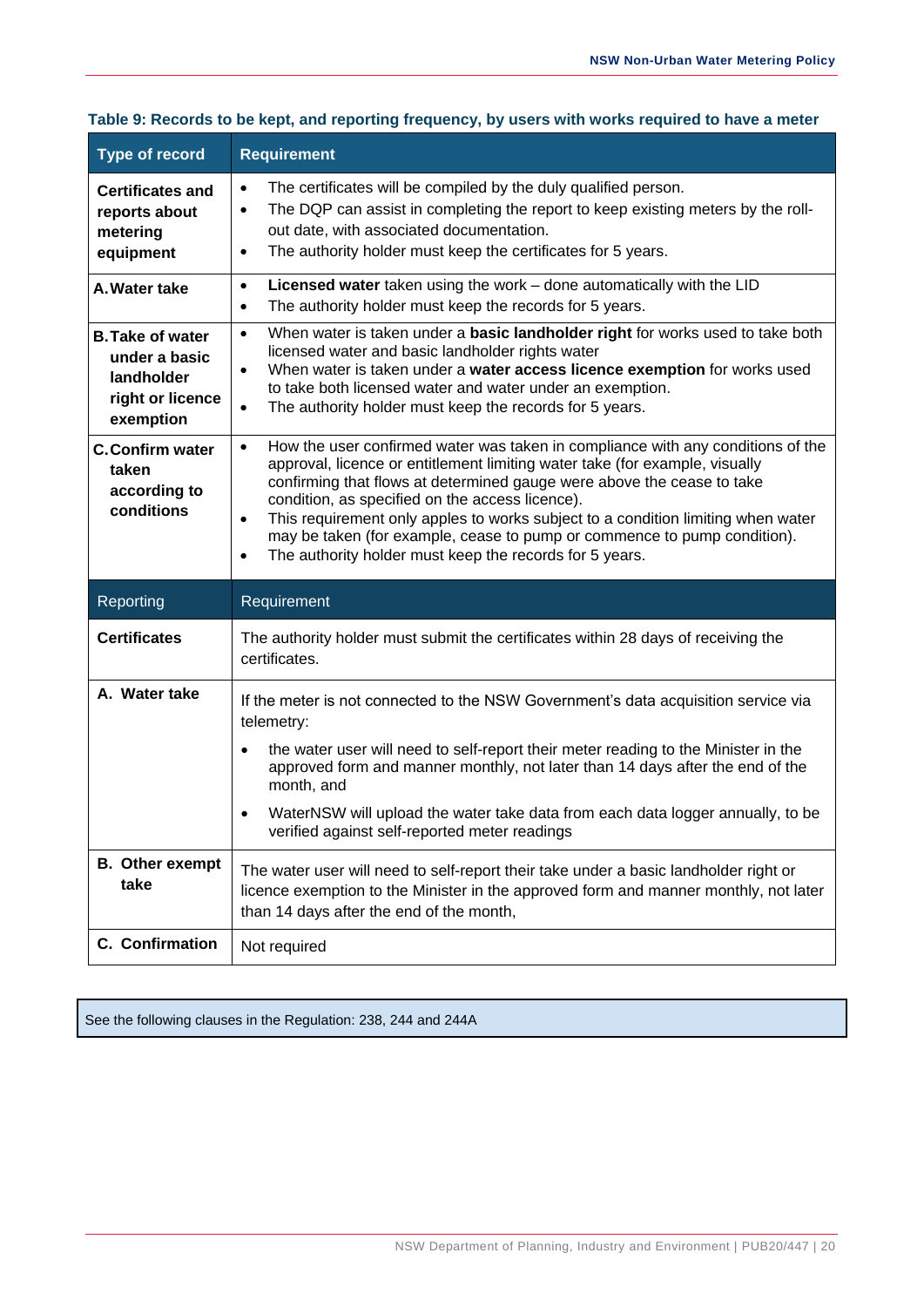## <span id="page-24-0"></span>Works not required to have meters

There are three requirements for authority holders with works not required to have a meter:

- record and report on licensed water take
- record and report other take of water under basic landholder rights or other licence exemptions, and
- record confirmation water is taken according to conditions.

Users with works not required to have a meter will need to **keep** the records as listed in Table 10. The record must be made within **24 hours** after each day water is taken, and in the approved form and manner.

Water users will also need to **provide** this information to the Minister **annually, i.e. within 28 days**  after the 30 June each year, in the approved form and manner<sup>4</sup>.

Water users who wish to reduce their manual recording and reporting may choose to voluntarily install a meter and also telemetry on their works, so reporting occurs automatically.

#### **Table 10: Records to be kept by users, and reporting frequency, with works not required to have a meter**

| <b>Type of record</b>                                                                                                                                             | <b>Requirement</b>                                                                                                                                                                                                                                                                                                                                                                                                                                                                                                                                                                                                                                                                                                                                                                                                                                                                                                                                                                                                                                                                                                       |
|-------------------------------------------------------------------------------------------------------------------------------------------------------------------|--------------------------------------------------------------------------------------------------------------------------------------------------------------------------------------------------------------------------------------------------------------------------------------------------------------------------------------------------------------------------------------------------------------------------------------------------------------------------------------------------------------------------------------------------------------------------------------------------------------------------------------------------------------------------------------------------------------------------------------------------------------------------------------------------------------------------------------------------------------------------------------------------------------------------------------------------------------------------------------------------------------------------------------------------------------------------------------------------------------------------|
| A. Water take                                                                                                                                                     | Licensed water taken using the work. This will include information about the<br>$\bullet$<br>time, date, estimated volume of water taken and the method used to calculate the<br>estimated volume.<br>The authority holder must keep the records for 5 years.<br>$\bullet$                                                                                                                                                                                                                                                                                                                                                                                                                                                                                                                                                                                                                                                                                                                                                                                                                                               |
| <b>B. Take of water</b><br>under a basic<br>landholder<br>right or other<br>licence<br>exemption<br><b>C.Confirm water</b><br>taken<br>according to<br>conditions | When water is taken under a <b>basic landholder right</b> (for works used to take both<br>$\bullet$<br>licensed water and basic landholder rights water)<br>When water is taken under a water access licence exemption (for works used<br>$\bullet$<br>to take both licensed water and water under an exemption).<br>This will include information about the time, date, estimated volume of water<br>$\bullet$<br>taken and the method used to calculate the estimated volume.<br>The authority holder must keep the records for 5 years.<br>$\bullet$<br>How the user confirmed water was taken in compliance with any conditions of the<br>$\bullet$<br>approval, licence or entitlement limiting water take (for example, visually<br>confirming that flows at determined gauge were above the cease to take<br>condition, as specified on the access licence).<br>This requirement only apples to works subject to a condition limiting when water<br>$\bullet$<br>may be taken (for example, cease to pump or commence to pump condition).<br>The authority holder must keep the records for 5 years.<br>$\bullet$ |
| Reporting                                                                                                                                                         | Requirement                                                                                                                                                                                                                                                                                                                                                                                                                                                                                                                                                                                                                                                                                                                                                                                                                                                                                                                                                                                                                                                                                                              |
| A. Water take                                                                                                                                                     | The authority holder must report within 28 days after the 30 June each year                                                                                                                                                                                                                                                                                                                                                                                                                                                                                                                                                                                                                                                                                                                                                                                                                                                                                                                                                                                                                                              |
| <b>B. Other exempt</b><br>take                                                                                                                                    | The authority holder must report within 28 days after the 30 June each year                                                                                                                                                                                                                                                                                                                                                                                                                                                                                                                                                                                                                                                                                                                                                                                                                                                                                                                                                                                                                                              |
| <b>C.Confirmation</b>                                                                                                                                             | Not required                                                                                                                                                                                                                                                                                                                                                                                                                                                                                                                                                                                                                                                                                                                                                                                                                                                                                                                                                                                                                                                                                                             |

See clause 250 in the Regulation

 $\overline{a}$ <sup>4</sup> The form and manner will be published on the Department's website before 1 December 2020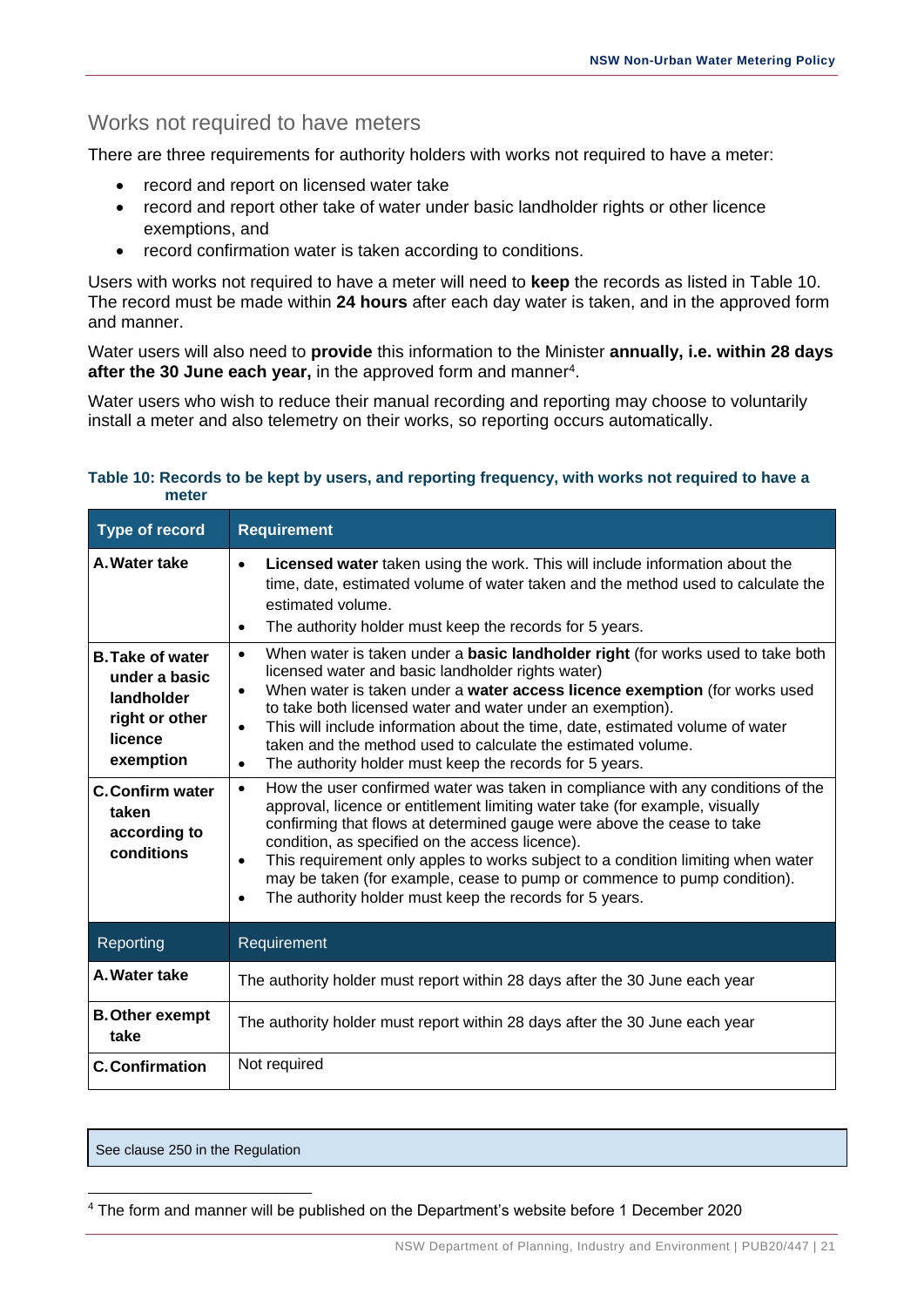# <span id="page-25-0"></span>Part 6: Faulty metering equipment

New requirements for faulty meters commenced on 1 April 2019.

The NSW Government recognises that occasionally meters will break down or simply stop operating. In such cases, users will need to act swiftly. It is an offence under the Act to take water while a meter is not operating or not operating properly.

It is also an offence if the holder of a work approval fails to give notice that metering equipment is not working or not working properly within 24 hours of becoming aware of that fact.

**Faulty metering equipment** means metering equipment that is not operating properly, or is not operating. This includes where the data logger or telemetry (where required) is not working.

Users will need to report faulty metering equipment and will only be permitted to continue taking water if they comply with the requirements below.

## <span id="page-25-1"></span>Users must report faulty metering equipment

Within 24 hours of becoming aware that metering equipment is not operating, or is not operating properly, users must report the faulty equipment to WaterNSW through its website: [https://www.waternsw.com.au/customer-service/service-and-help/forms/s91i-reporting-to-take](https://www.waternsw.com.au/customer-service/service-and-help/forms/s91i-reporting-to-take-water-while-metering-equipment-is-not-operating-simplify)[water-while-metering-equipment-is-not-operating-simplify](https://www.waternsw.com.au/customer-service/service-and-help/forms/s91i-reporting-to-take-water-while-metering-equipment-is-not-operating-simplify)

- The website will direct water users to report the following their name and contact details
- the type and location of the metered work
- any relevant approval and/or access licence numbers
- the purposes for which water take from the metered work is used
- a description of the method that will be used to determine quantity of water taken while the metering equipment is faulty.

It is an offence if a water users fails to report faulty metering equipment within 24 hours of becoming aware.

#### See clause 241 in the Regulation

## <span id="page-25-2"></span>Taking water when metering equipment is faulty

Where metering equipment is faulty, a user will be able to continue taking water in accordance with section 91I (3) of the Act, if the user complies with the following requirements under the Regulations:

- make the records specified below
- use an alternative means to determine the quantity of water taken, and
- repair or arrange for the repair of the metering equipment.

#### **Keeping records when meter is faulty**

Users with faulty metering equipment must provide the following information about their metering equipment to WaterNSW through its website:

- the purposes for which the water taken from the metered work is used
- if a pump is being used to take water—the size of the pump, the maximum extraction rate of the pump and the dates and times during which the pump is operating
- if the water taken from the metered work is being used for irrigation—the area of land that is irrigated by the water
- the last available reading of the metering equipment before it became faulty and the first available reading once it is repaired
- any other information that WaterNSW directs the person to record.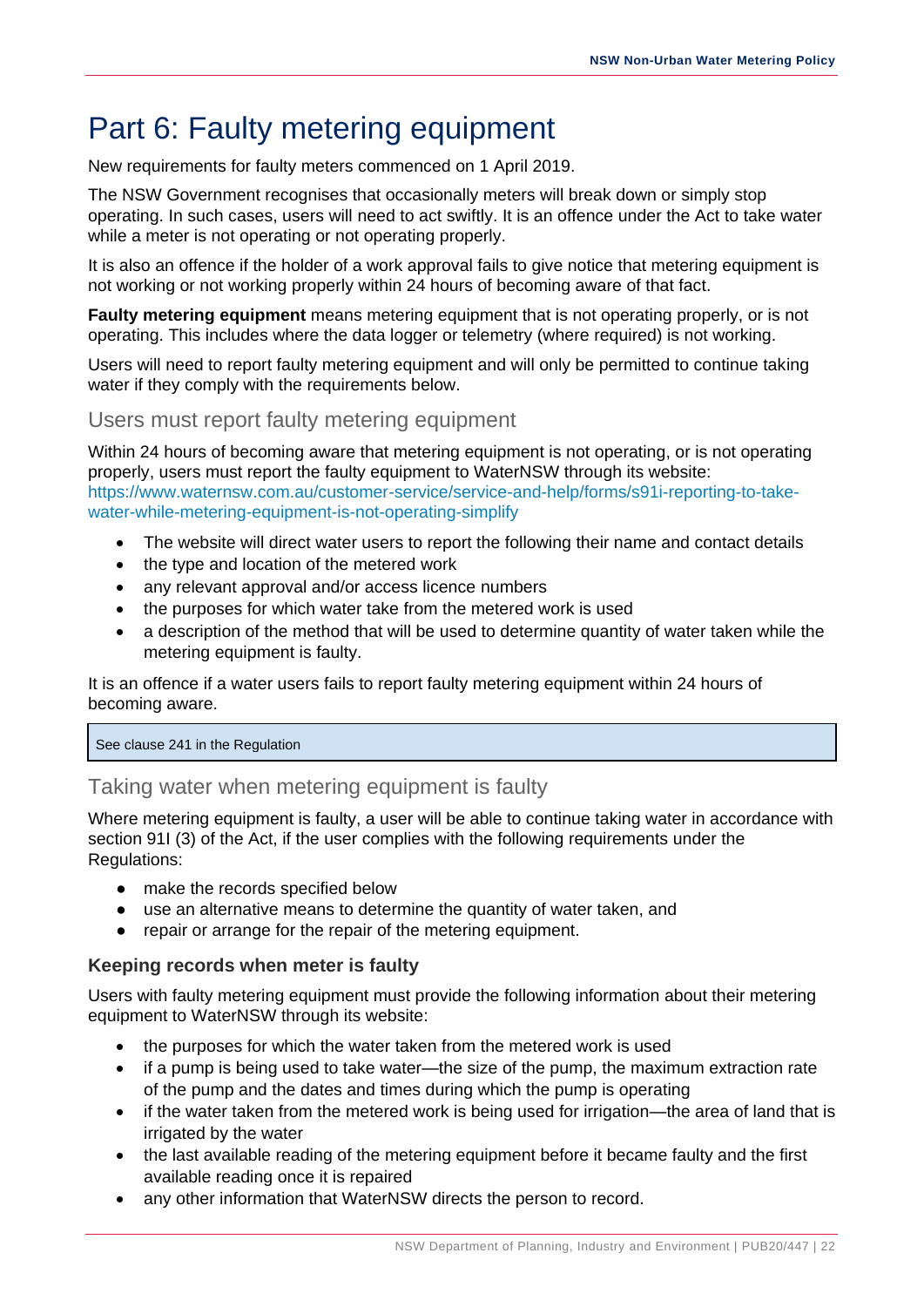The record must be made within 24 hours after water is taken and must be kept for five years.

If directed to do so, the user must use an alternative means to determine the quantity of water taken and must also record that information.

See clause 242 of the Regulation

#### **Repair of faulty meters**

Users must repair, or cause metering equipment to be repaired, within 21 days of becoming aware it is faulty.

If they become aware the equipment cannot be repaired within that period, they must notify WaterNSW and apply for an extension, setting out the reasons why the repair is not able to be carried out in that timeframe and the date by which it is proposed to be completed. More than one extension application may be made.

Within 28 days after the faulty metering equipment has been repaired, the user must provide the following information to WaterNSW through its website:

- the date the metering equipment was repaired
- a description of any repairs
- evidence the metering equipment has been repaired (such as a statement from the person who repaired it), and
- the name of the duly qualified person(s) who carried out the repairs.

See clause 243 of the Regulation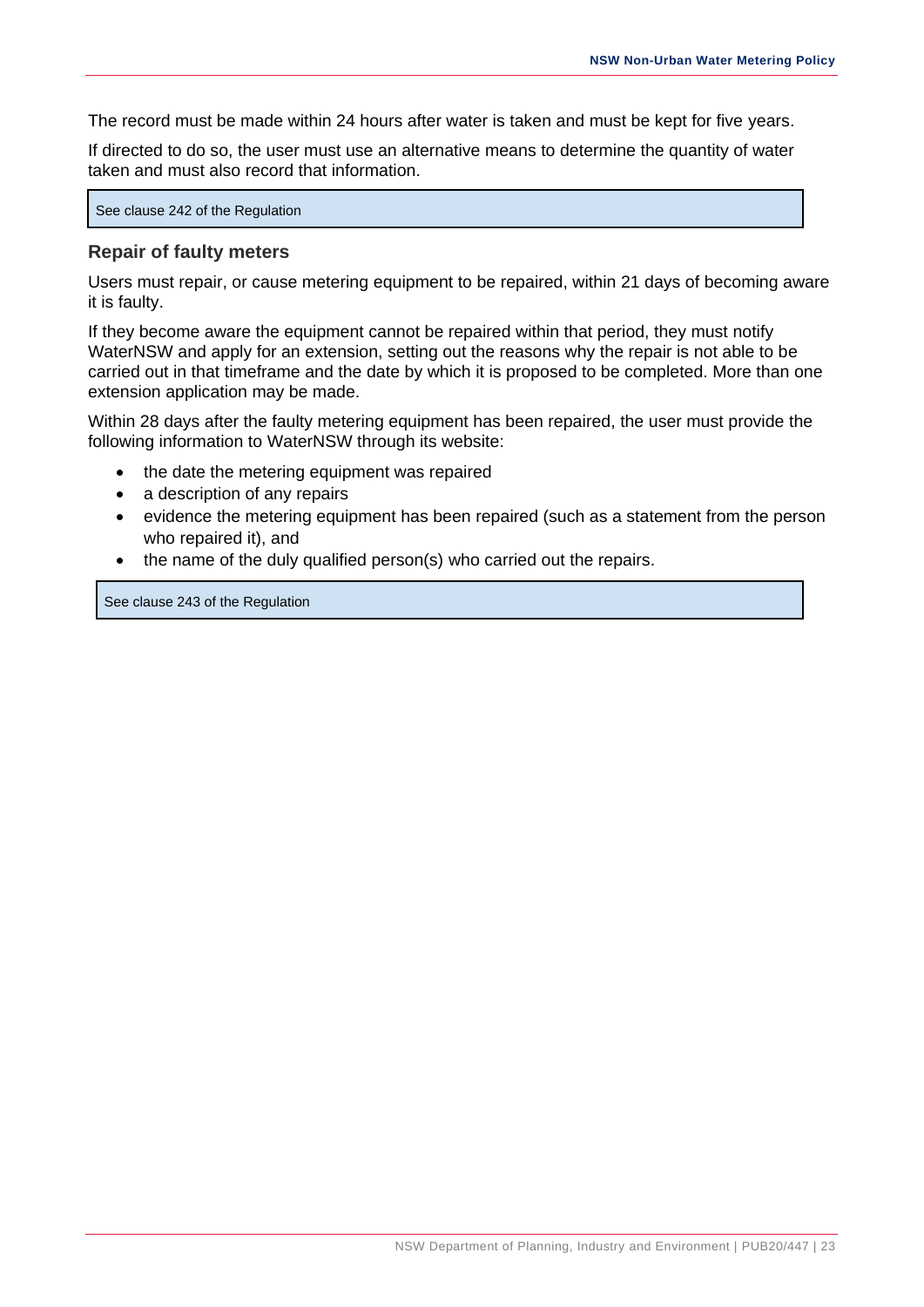# <span id="page-27-0"></span>Part 7: Review

The NSW Government will take an adaptive approach to water metering in NSW. The policy and regulation will be reviewed after five years to assess its performance against the objectives. The policy and regulation will be modified, if needed, to take account of new information about coverage, cost and water take.

Aspects of the policy and regulation that may be considered in the review include:

- the metering thresholds
- the telemetry threshold
- coverage of meters ̶ works metered and water take
- costs of metering
- benefits realised from metering.

The review is a requirement of the Regulation and will be published on the Department's website.<sup>5</sup>

<sup>5</sup> Section 115B (4) of the Act and clause 246 of the Regulation.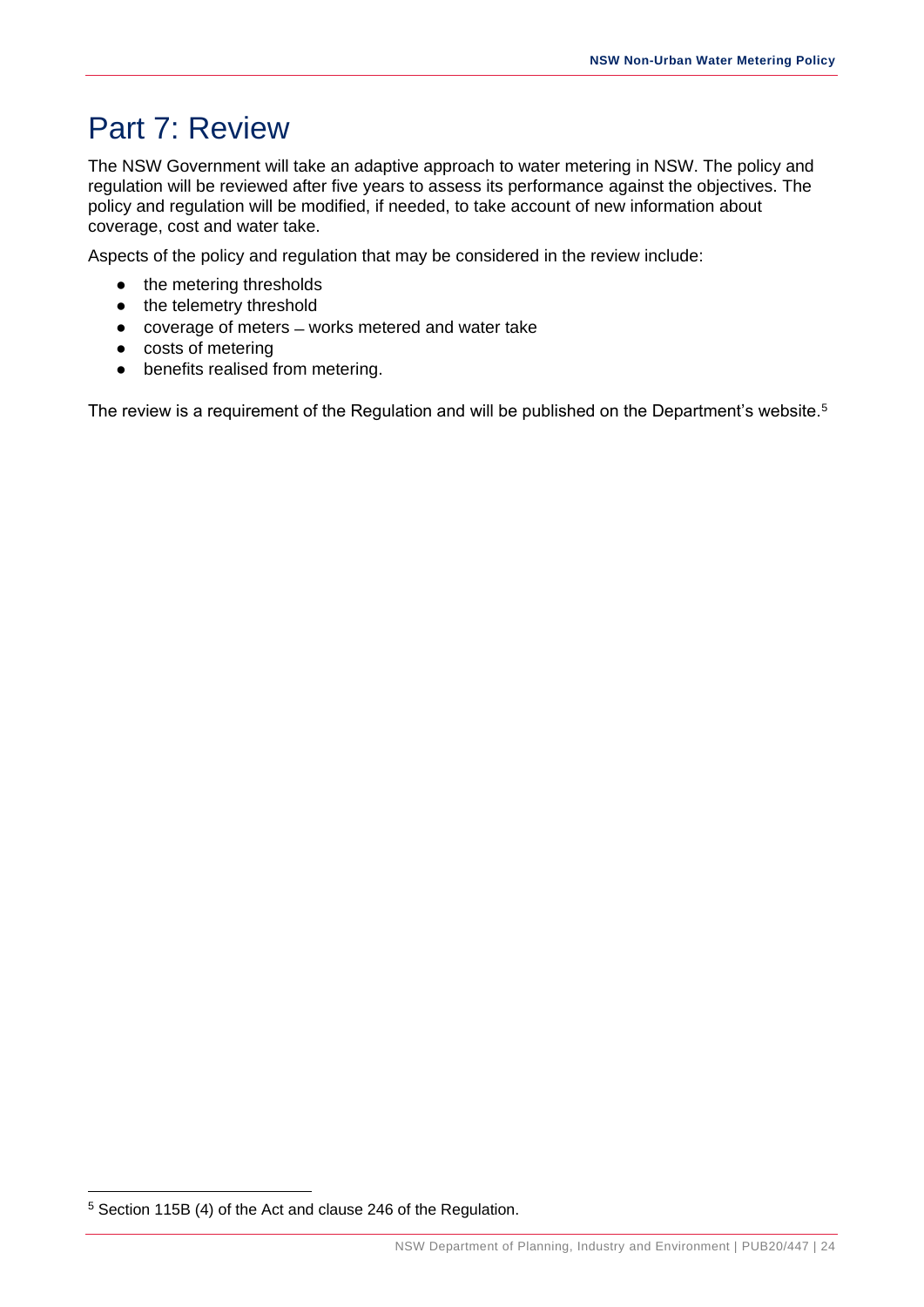# <span id="page-28-0"></span>Attachment A—*Water Management Act 2000*  metering-related provisions

**Table A.** *Water Management Act 2000* **– metering provisions** 

| <b>Amendment</b>                                                                                                                                                                                                                                                | <b>Provision in the Act</b>    |
|-----------------------------------------------------------------------------------------------------------------------------------------------------------------------------------------------------------------------------------------------------------------|--------------------------------|
| Mandatory conditions are imposed on all water supply work approvals that<br>require metering equipment to be installed, used and properly maintained, and<br>provides for exemptions to be prescribed in regulations.                                           | Section 101A                   |
| Regulations may impose mandatory conditions on access licences and approvals<br>in specified circumstances, including in relation to metering equipment and<br>measurement of water flows and reporting of water take.                                          | Section 115                    |
| Regulations may prescribe the standards and requirements the metering<br>equipment must meet, including in relation to installation and maintenance, the<br>keeping of records and the specifications that must be followed in the event of a<br>meter failure. | Sections 91I, 91IA<br>and 115B |
| Offence provisions with respect to providing false or misleading information in<br>connection with metering records or the metering requirements that will be set<br>out in the regulations, and failing to notify when a meter is not working.                 | Section 91IA and<br>91J(2)     |
| Offence provisions in relation to metering equipment.                                                                                                                                                                                                           | Sections 91H, 91I and<br>91J   |
| Direction power for the Minister to direct a person to install, replace, use or<br>maintain metering equipment.                                                                                                                                                 | Section 326                    |
| Regulations may be made to prescribe a scheme for the transfer of ownership of<br>metering equipment.                                                                                                                                                           | Section 399A                   |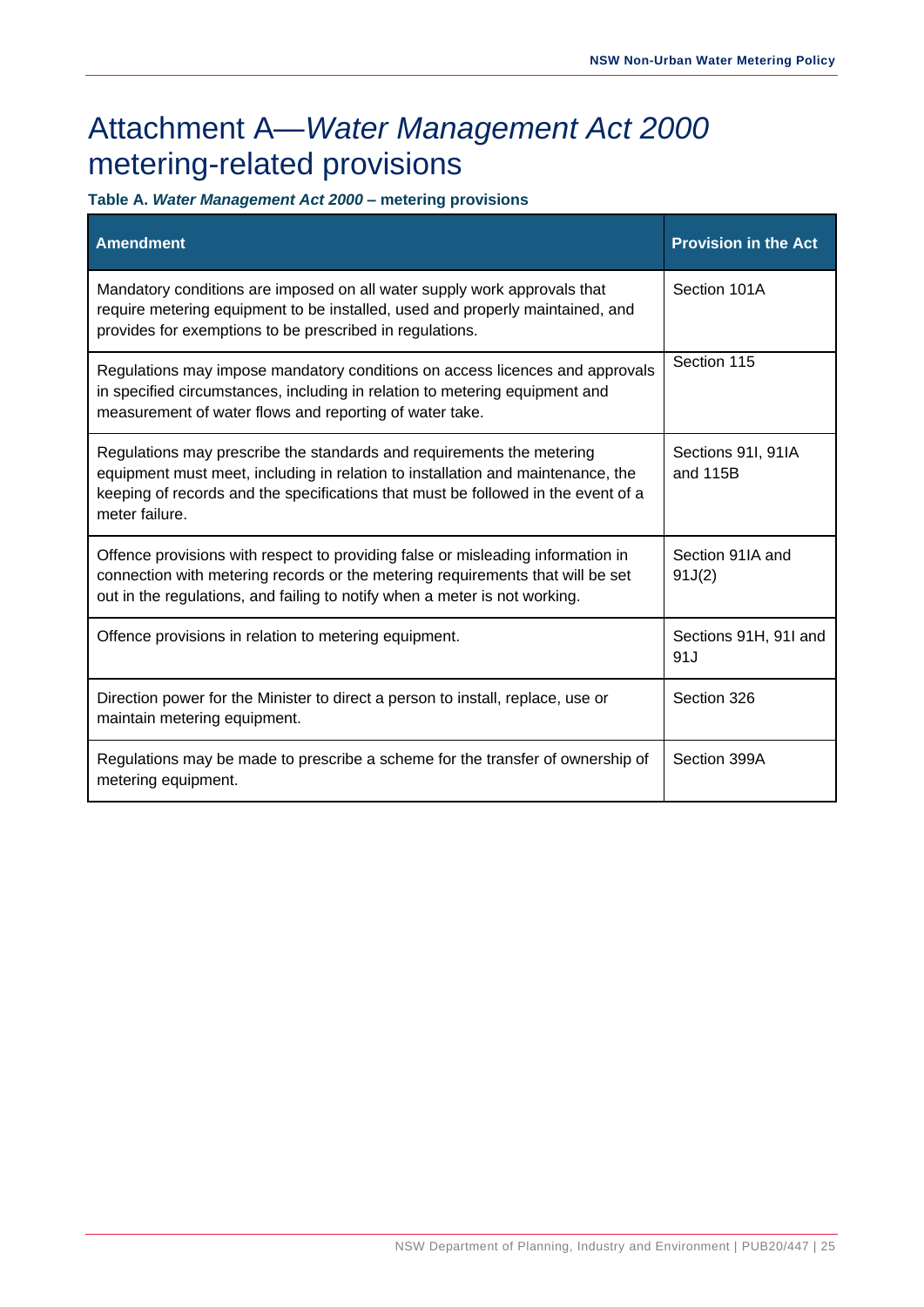# <span id="page-29-0"></span>Attachment B—At-risk groundwater sources

Table B lists the at-risk groundwater sources where **all works** taking licensed water need meters.

#### **Table B. List of at-risk groundwater sources**

| <b>Water source</b>                                                                                                                                                                                                                                                                  | <b>Water sharing plan</b>                                                                                          |
|--------------------------------------------------------------------------------------------------------------------------------------------------------------------------------------------------------------------------------------------------------------------------------------|--------------------------------------------------------------------------------------------------------------------|
| Belubula Valley Alluvial Groundwater Source<br>Upper Lachlan Alluvial Groundwater Source                                                                                                                                                                                             | Water Sharing Plan for the<br>Lachlan Unregulated and Alluvial<br><b>Water Sources 2012</b>                        |
| Lower Darling Alluvial Groundwater Source                                                                                                                                                                                                                                            | Water Sharing Plan for the<br><b>Lower Murray Darling</b><br><b>Unregulated and Alluvial Water</b><br>Sources 2011 |
| Lower Gwydir Groundwater Source                                                                                                                                                                                                                                                      | Water Sharing Plan for the<br>Lower Gwydir Groundwater<br>Source 2019                                              |
| Lower Lachlan Groundwater Source                                                                                                                                                                                                                                                     | <b>Water Sharing Plan for the</b><br>Lower Lachlan Groundwater<br>Source 2003                                      |
| Lower Macquarie Groundwater Sources                                                                                                                                                                                                                                                  | Water Sharing Plan for the<br>Lower Macquarie Groundwater<br>Sources 2019                                          |
| Lower Murray Groundwater Source                                                                                                                                                                                                                                                      | <b>Water Sharing Plan for the</b><br>Lower Murray Groundwater<br>Source 2019                                       |
| Lower Murrumbidgee Groundwater Sources                                                                                                                                                                                                                                               | Water Sharing Plan for the<br>Lower Murrumbidgee<br>Groundwater Sources 2019                                       |
| <b>Cudgegong Alluvial Groundwater Source</b><br>Upper Macquarie Alluvial Groundwater Source<br><b>Bell Alluvial Groundwater Source</b><br>Talbragar Alluvial Groundwater Source                                                                                                      | Water Sharing Plan for the<br>Macquarie Bogan Unregulated<br>and Alluvial Water Sources 2012                       |
| <b>Upper Murray Groundwater Source</b>                                                                                                                                                                                                                                               | Water Sharing Plan for the<br>Murray Unregulated and Alluvial<br><b>Water Sources 2011</b>                         |
| Kyeamba Alluvial Groundwater Source<br>Mid Murrumbidgee Zone 3 Alluvial Groundwater Source<br>Wagga Wagga Alluvial Groundwater Source<br><b>Billabong Creek Alluvial Groundwater Source</b><br><b>Bungendore Alluvial Groundwater Source</b><br>Gundagai Alluvial Groundwater Source | Water Sharing Plan for the<br>Murrumbidgee Unregulated and<br><b>Alluvial Water Sources 2012</b>                   |
| Currabubula Alluvial Groundwater Source<br>Manilla Alluvial Groundwater Source<br>Quipolly Alluvial Groundwater Source                                                                                                                                                               | Water Sharing Plan for the<br>Namoi Unregulated Water<br>Sources 2012                                              |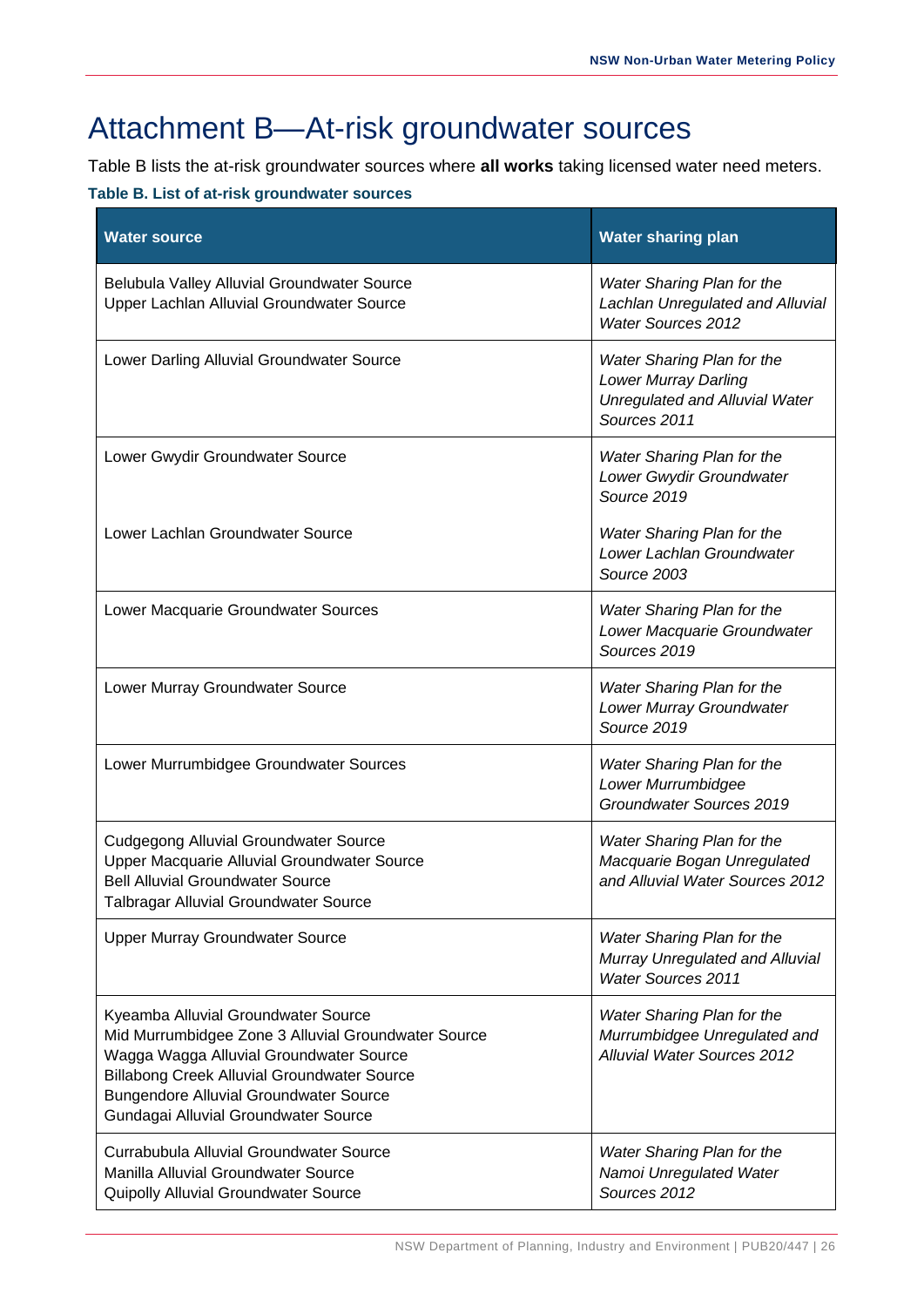| <b>Water source</b>                                                                                                                                                                           | <b>Water sharing plan</b>                                                                                                            |
|-----------------------------------------------------------------------------------------------------------------------------------------------------------------------------------------------|--------------------------------------------------------------------------------------------------------------------------------------|
| Quirindi Alluvial Groundwater Source                                                                                                                                                          |                                                                                                                                      |
| Macintyre Alluvial Groundwater Source<br>NSW Border Rivers Downstream Keetah Bridge Alluvial Groundwater<br>Source<br>NSW Border Rivers Upstream Keetah Bridge Alluvial Groundwater<br>Source | Water Sharing Plan for the NSW<br><b>Border Rivers Unregulated and</b><br><b>Alluvial Water Sources 2012</b>                         |
| NSW Great Artesian Basin Groundwater Sources                                                                                                                                                  | Water Sharing Plan for the NSW<br><b>Great Artesian Basin</b><br>Groundwater Sources 2008                                            |
| Orange Basalt Groundwater Source<br>Young Granite Groundwater Source                                                                                                                          | Water Sharing Plan for the NSW<br>Murray Darling Basin Fractured<br><b>Rock Groundwater Sources</b><br>2011                          |
| Gunnedah - Oxley Basin MDB (Spring Ridge) Management Zone of<br>the Gunnedah - Oxley Basin MDB Groundwater Source                                                                             | Water Sharing Plan for the NSW<br>Murray Darling Basin Porous<br><b>Rock Groundwater Sources</b><br>2011                             |
| Peel Alluvium Water Source                                                                                                                                                                    | Water Sharing Plan for the Peel<br>Valley Regulated, Unregulated,<br><b>Alluvium and Fractured Rock</b><br><b>Water Sources 2010</b> |
| Upper and Lower Namoi Groundwater Sources                                                                                                                                                     | <b>Water Sharing Plan for the</b><br><b>Upper and Lower Namoi</b><br>Groundwater Sources 2019                                        |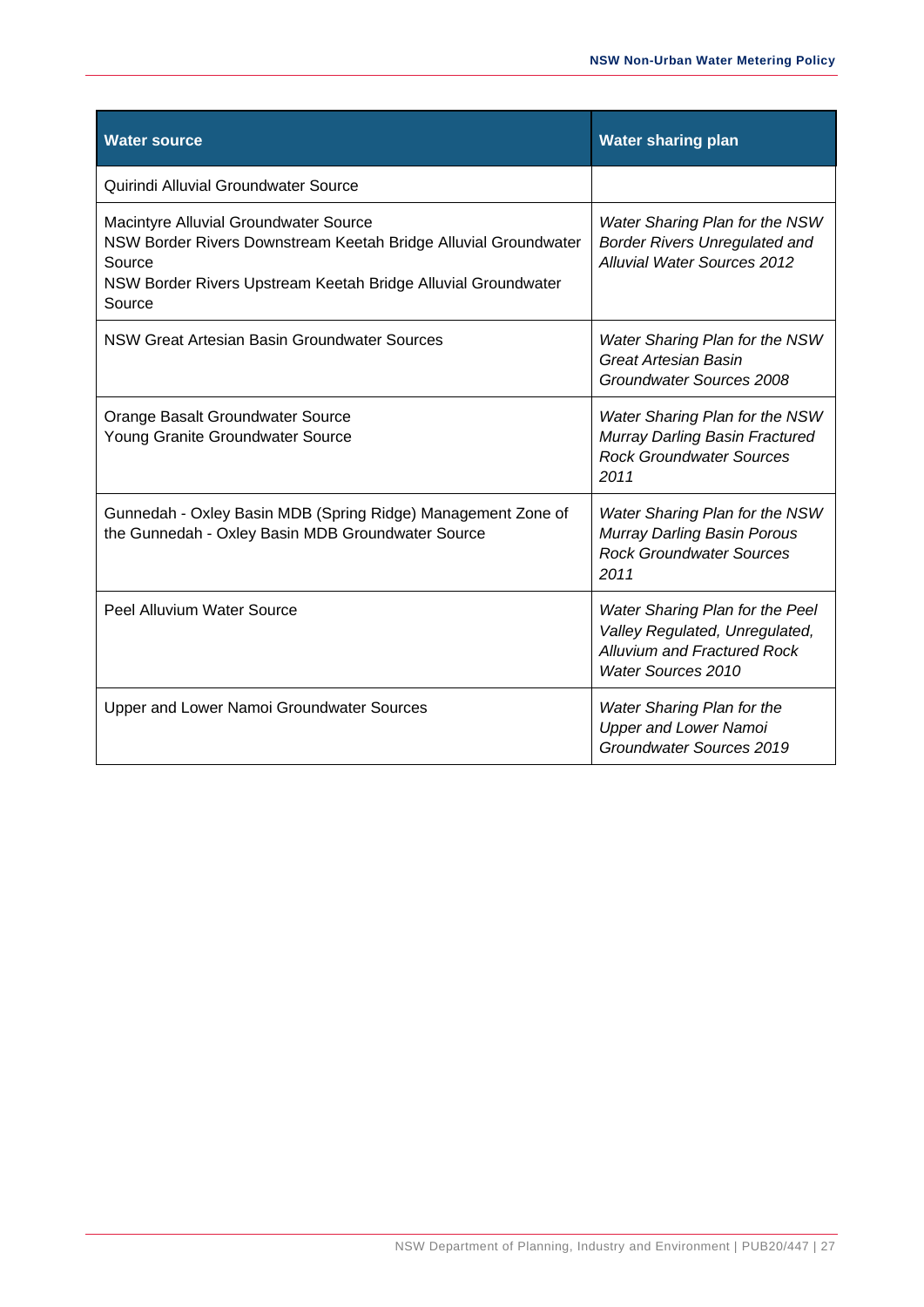# <span id="page-31-0"></span>Attachment C—List of pattern approved meters (nonurban)

Important: The Murray-Darling Basin Authority maintains a current list of pattern approved meters on its website:<https://www.mdba.gov.au/publications/mdba-reports/compliance-enforcement-documents>

A summary of this list, current at the time of publication, is provided in Table C. However the Authority will update the list from time to time, so **you should refer to the Authority's website for the most up to date list**.

#### **Table C. List of non-urban pattern approved meters prepared by the Murray-Darling Basin Authority April 2020**

| <b>Certificate</b><br>of Approval<br><b>Number</b>                                 | <b>Meter Model</b>                                    | <b>Approved sizes</b><br>$(DN = internal pipe$<br>diameter in mm) | <b>Approved</b><br>maximum<br>continuous<br>flowrates<br>$m^3/h$ (Q3) |
|------------------------------------------------------------------------------------|-------------------------------------------------------|-------------------------------------------------------------------|-----------------------------------------------------------------------|
|                                                                                    | <b>CLOSED CONDUIT METERS</b>                          |                                                                   |                                                                       |
| 14/3/21                                                                            | <b>KROHNE Model WATERFLUX 3070</b><br>Electromagnetic | $DN25 - DN600$                                                    | $10 - 6,300$                                                          |
| 14/3/24                                                                            | Siemens Model MAG8000 Electromagnetic                 | DN50 - DN1200                                                     | $63 - 12,500$                                                         |
| 14/3/29                                                                            | Arad Model Octave DN50 Ultrasonic                     | DN50 - DN200                                                      | $40 - 400$                                                            |
| 14/3/30                                                                            | ABB Model AquaMaster3 FEV2 Electromagnetic            | $DN40 - DN200$                                                    | $40 - 1,000$                                                          |
| 14/3/32                                                                            | Aquamonix/Pentair Model I500 Electromagnetic          | $DN50 - DN600$<br>Provisional approval:<br>DN700-DN1035           | $36 - 7,027$                                                          |
| 14/3/34                                                                            | Sensus Model WP-Dynamic                               | $DN40 - DN400$                                                    | $25 - 2,000$                                                          |
| 14/3/36                                                                            | Euromag Model MUT 2200 EL Electromagnetic             | DN40 - DN1000                                                     | $25 - 3,600$                                                          |
| 14/3/42                                                                            | Rubicon Sonaray Pipe Meter Ultrasonic                 | <b>DN600</b>                                                      | $42 - 1,313$                                                          |
| 14/3/44                                                                            | Arad WSTsb Woltman type (mechanical)                  | $DN50 - DN300$                                                    | $63 - 1,000$                                                          |
| 14/3/46                                                                            | ABB AquaMaster4 Electromagnetic                       | DN40 - DN300                                                      | $25 - 1,600$                                                          |
| 14/3/49                                                                            | Krohne Optiflux 2300C Electromagnetic                 | DN25 - DN1800                                                     | $16 - 25,000$                                                         |
| 14/3/50                                                                            | Siemens MAG5100W Electromagnetic                      | DN50 - DN1200                                                     | $63 - 16,000$                                                         |
| OPEN CHANNEL METERS - There are currently no pattern approved open channel meters. |                                                       |                                                                   |                                                                       |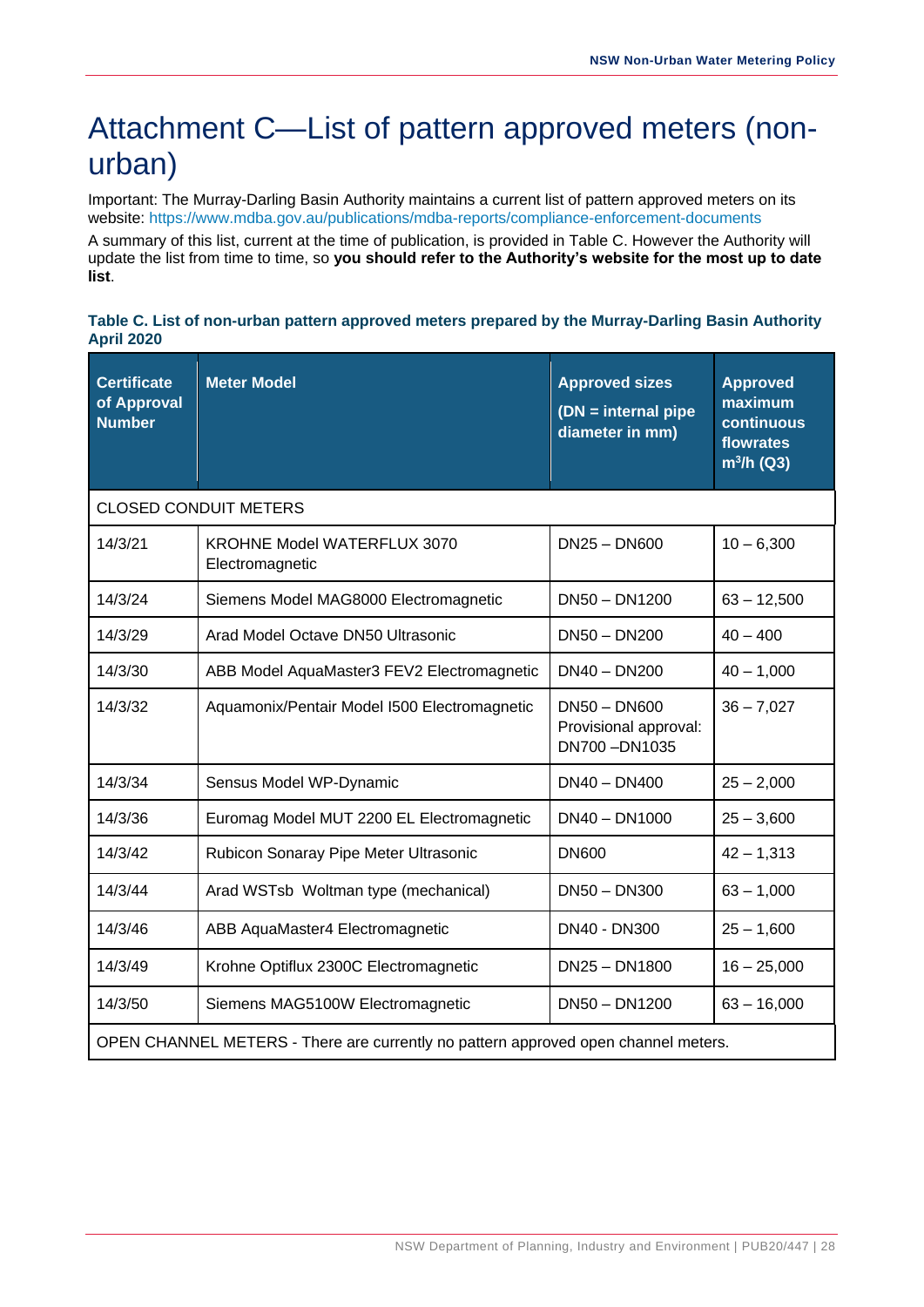# <span id="page-32-0"></span>Attachment D - Meter roll-out

The water sources referred to in stages 2 to 4 in Table D have been grouped into regions. Some water sharing plans contain water sources which span across these regions. To ensure that the roll-out dates are clear and consistent for users, all water sources will remain in the same region as the relevant water sharing plan for the purposes of the meter roll-out.

| <b>Stage 1</b><br>surface<br>pumps 500 mm +<br>1 December 2020                                                                  | <b>Stage 2</b><br><b>Northern inland</b><br>1 December 2021                                          | <b>Stage 3</b><br><b>Southern inland</b><br>1 December 2022                                                                 | <b>Stage 4</b><br><b>Coastal area</b><br>1 December 2023                                                    |
|---------------------------------------------------------------------------------------------------------------------------------|------------------------------------------------------------------------------------------------------|-----------------------------------------------------------------------------------------------------------------------------|-------------------------------------------------------------------------------------------------------------|
| Surface water pumps<br>authorised by the<br>authority to be 500 mm<br>or larger, or the pump<br>installed is 500mm or<br>larger | All remaining works in<br>water sources in the<br>following water sharing<br>plans:                  | All remaining works in<br>water sources in the<br>following water sharing<br>plans:                                         | All remaining works in<br>water sources in the<br>following water sharing<br>plans:                         |
|                                                                                                                                 | Barwon-Darling<br>Unregulated and Alluvial<br>Water Sources 2012                                     | <b>Belubula Regulated River</b><br>Water Source 2012<br>Lachlan Regulated River                                             | Bega and Brogo Rivers<br>Area Regulated,<br>Unregulated and Alluvial<br>Water Sources 2011                  |
|                                                                                                                                 | Castlereagh River<br>Unregulated and Alluvial<br>Water Sources 2011<br><b>Gwydir Regulated River</b> | Water Source 2016<br>Lachlan Unregulated and<br><b>Alluvial Water Sources</b><br>2012                                       | <b>Bellinger River Area</b><br>Unregulated and Alluvial<br>Water Sources 2008                               |
|                                                                                                                                 | Water Source 2016<br>Gwydir Unregulated and<br><b>Alluvial Water Sources</b>                         | Lower Lachlan<br>Groundwater Source 2003<br>Lower Murray Darling                                                            | <b>Brunswick Unregulated</b><br>and Alluvial Water<br>Sources 2016                                          |
|                                                                                                                                 | 2012<br><b>Intersecting Streams</b><br>Unregulated and Alluvial<br>Water Sources 2011                | Unregulated and Alluvial<br>Water Sources 2011<br>Lower Murray<br>Groundwater Source 2019                                   | <b>Central Coast Unregulated</b><br>Water Sources 2009<br><b>Clarence River</b><br>Unregulated and Alluvial |
|                                                                                                                                 | Lower Gwydir<br>Groundwater Source 2019<br>Lower Macquarie<br><b>Groundwater Sources</b>             | Lower Murray Shallow<br>Groundwater Source 2012<br>Lower Murrumbidgee                                                       | Water Sources 2016<br>Clyde River Unregulated<br>and Alluvial Water<br>Sources 2016                         |
|                                                                                                                                 | 2019<br>Macquarie and<br><b>Cudgegong Regulated</b><br>Rivers Water Source 2016                      | <b>Groundwater Sources</b><br>2019<br>Murray Unregulated and<br><b>Alluvial Water Sources</b>                               | Coffs Harbour Area<br>Unregulated and Alluvial<br>Water Sources 2009<br>Deua River Unregulated              |
|                                                                                                                                 | Macquarie Bogan<br>Unregulated and Alluvial<br>Water Sources 2012                                    | 2011<br>Murrumbidgee Regulated<br>River Water Source 2016<br>Murrumbidgee<br>Unregulated and Alluvial<br>Water Sources 2012 | and Alluvial Water<br>Sources 2016<br>Greater Metropolitan                                                  |
|                                                                                                                                 | Namoi Unregulated and<br><b>Alluvial Water Sources</b><br>2012                                       |                                                                                                                             | Region Groundwater<br>Sources 2011<br>Greater Metropolitan                                                  |
|                                                                                                                                 | <b>NSW Border Rivers</b><br><b>Regulated River Water</b><br>Source 2009                              | New South Wales Murray<br>and Lower Darling<br><b>Regulated Rivers Water</b><br>Sources 2016                                | <b>Region Unregulated River</b><br>Water Sources 2011<br><b>Hunter Regulated River</b><br>Water Source 2016 |

#### **Table D. Meter roll-out stages**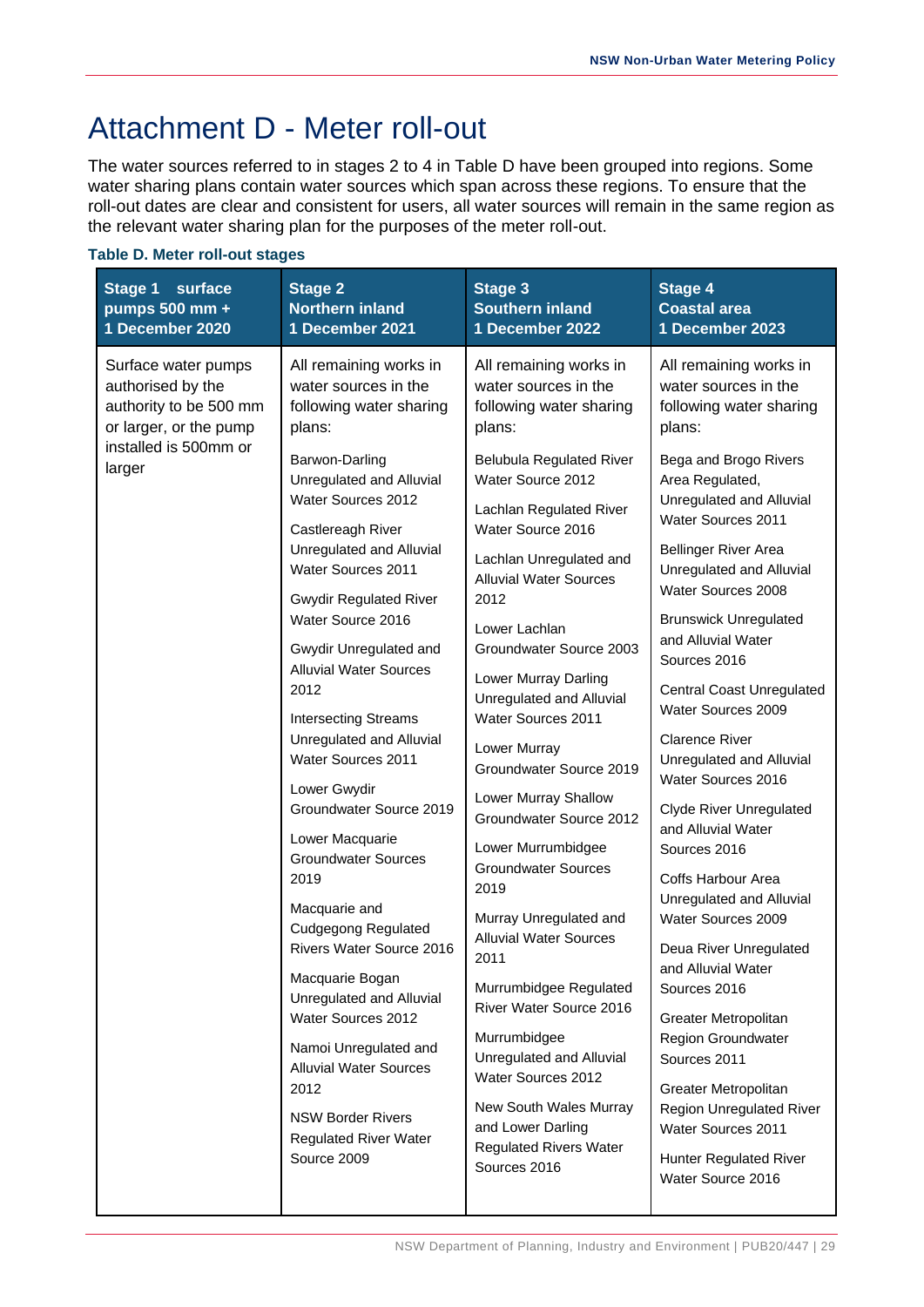| <b>Stage 1</b><br>surface<br>pumps 500 mm +<br>1 December 2020 | <b>Stage 2</b><br><b>Northern inland</b><br>1 December 2021                             | Stage 3<br><b>Southern inland</b><br>1 December 2022                                                 | <b>Stage 4</b><br><b>Coastal area</b><br>1 December 2023                      |
|----------------------------------------------------------------|-----------------------------------------------------------------------------------------|------------------------------------------------------------------------------------------------------|-------------------------------------------------------------------------------|
|                                                                | <b>NSW Border Rivers</b><br>Unregulated and Alluvial<br>Water Sources 2012              | and all works under a<br>Water Act 1912<br>entitlement with a number<br>that begins with 40, 50, 57, | Hunter Unregulated and<br><b>Alluvial Water Sources</b><br>2009               |
|                                                                | NSW Great Artesian Basin<br><b>Shallow Groundwater</b><br>Sources 2011                  | 60 or 70                                                                                             | <b>Lower North Coast</b><br>Unregulated and Alluvial<br>Water Sources 2009    |
|                                                                | NSW Murray Darling Basin<br><b>Fractured Rock</b><br><b>Groundwater Sources</b><br>2011 |                                                                                                      | <b>Macleay River</b><br>Unregulated and Alluvial<br>Water Sources 2016        |
|                                                                | NSW Murray Darling Basin<br>Porous Rock Groundwater<br>Sources 2011                     |                                                                                                      | Murrah-Wallaga Area<br>Unregulated and Alluvial<br>Water Sources 2010         |
|                                                                | Peel Valley Regulated,<br>Unregulated, Alluvium and                                     |                                                                                                      | Nambucca Unregulated<br>and Alluvial Water<br>Sources 2016                    |
|                                                                | <b>Fractured Rock Water</b><br>Sources 2010<br>Upper and Lower Namoi                    |                                                                                                      | North Coast Coastal<br>Sands Groundwater<br>Sources 2016                      |
|                                                                | <b>Groundwater Sources</b><br>2019<br>Upper Namoi and Lower                             |                                                                                                      | North Coast Fractured and<br>Porous Rock Groundwater<br>Sources 2016          |
|                                                                | Namoi Regulated River<br>Water Sources 2016                                             |                                                                                                      | Paterson Regulated River<br>Water Source 2019                                 |
|                                                                | North Western<br>Unregulated and Fractured<br>Rock Water Sources 2011                   |                                                                                                      | Richmond River Area<br>Unregulated, Regulated<br>and Alluvial Water           |
|                                                                | NSW Great Artesian Basin<br><b>Groundwater Sources</b><br>2008                          |                                                                                                      | Sources 2010<br>Snowy Genoa<br>Unregulated and Alluvial<br>Water Sources 2016 |
|                                                                | and all works under a<br>Water Act 1912<br>entitlement with a number                    |                                                                                                      | South Coast Groundwater<br>Sources 2016                                       |
|                                                                | that begins with 80, 85 or<br>90                                                        |                                                                                                      | Towamba River<br>Unregulated and Alluvial<br>Water Sources 2010               |
|                                                                |                                                                                         |                                                                                                      | <b>Tuross River Unregulated</b><br>and Alluvial Water<br>Sources 2016         |
|                                                                |                                                                                         |                                                                                                      | <b>Tweed River Area</b><br>Unregulated and Alluvial<br>Water Sources 2010     |
|                                                                |                                                                                         |                                                                                                      | Hastings Unregulated and<br><b>Alluvial Water Sources</b><br>2019             |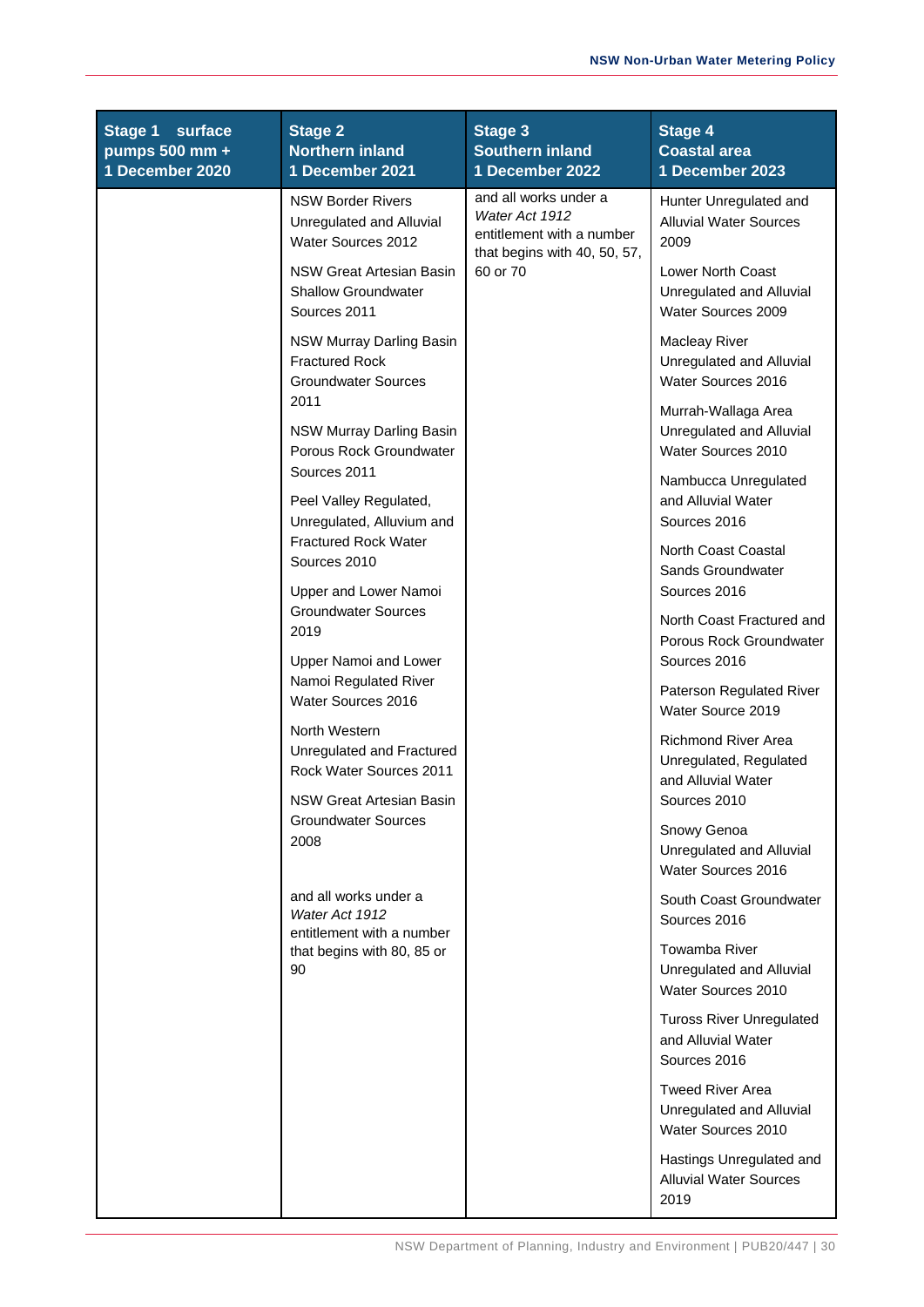| Stage 1<br>surface<br>pumps $500$ mm $+$<br>1 December 2020 | <b>Stage 2</b><br><b>Northern inland</b><br>1 December 2021 | Stage 3<br>Southern inland<br>1 December 2022 | Stage 4<br><b>Coastal area</b><br>1 December 2023                                                        |
|-------------------------------------------------------------|-------------------------------------------------------------|-----------------------------------------------|----------------------------------------------------------------------------------------------------------|
|                                                             |                                                             |                                               | and all works under a<br>Water Act 1912<br>entitlement with a number<br>that begins with 10, 20 or<br>30 |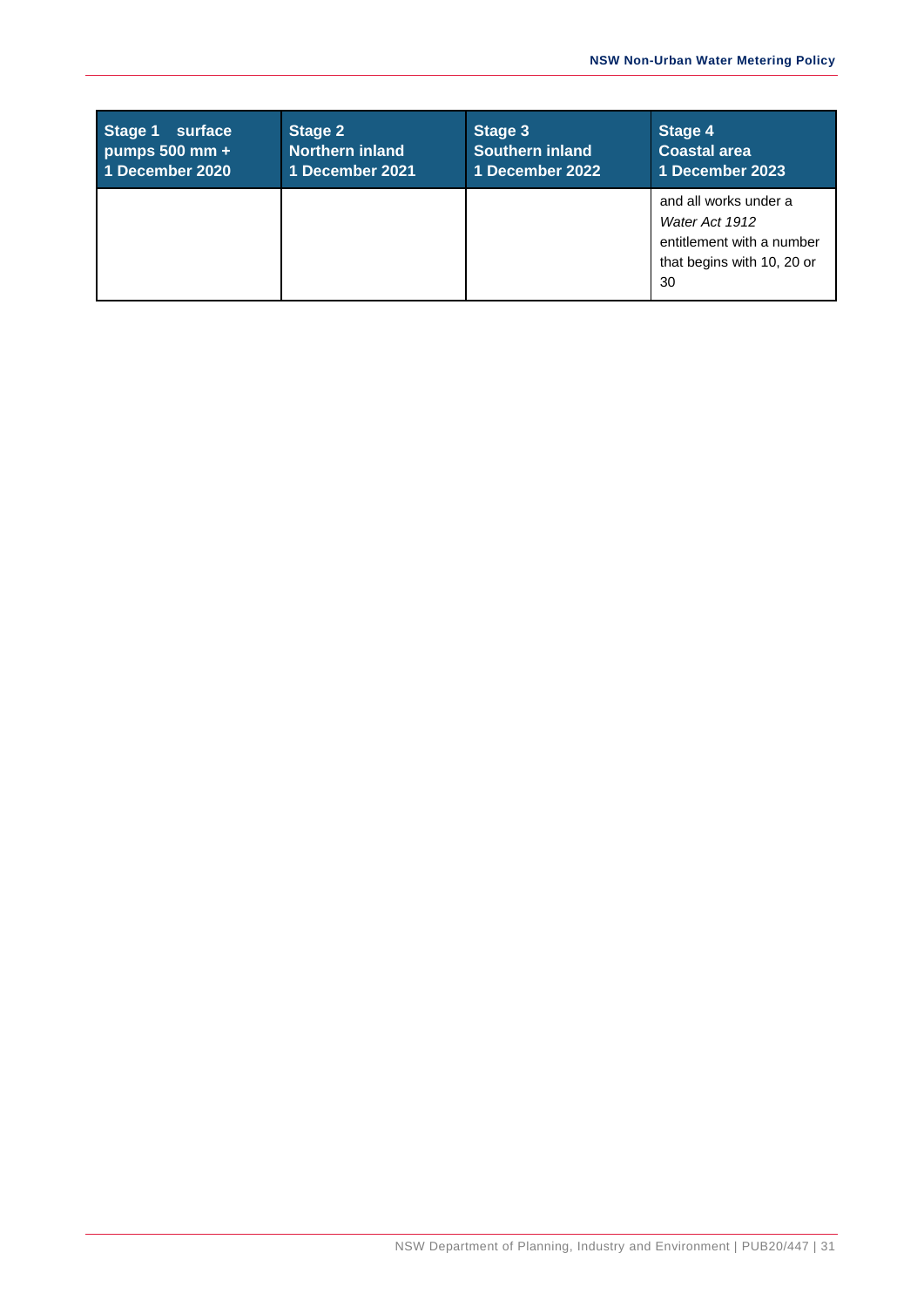# <span id="page-35-0"></span>Attachment E - Duly qualified persons

Table E provides a summary of the qualifications, skills or experience required by a duly qualified person (as listed column 2) to perform activities in relation to metering equipment (as listed in column 1) correct as at the date of publication. However the list is subject to change, if the regulation is amended. Please refer to clause 236 of the *Water Management (General) Regulation 2018* for the current list.

#### **Table E. Duly qualified person qualifications, skills or experience**

| <b>Activity</b>                                                                                               | Qualification, skill or experience required to be a<br>duly qualified person                                                                                                                                   |
|---------------------------------------------------------------------------------------------------------------|----------------------------------------------------------------------------------------------------------------------------------------------------------------------------------------------------------------|
| <b>Design</b>                                                                                                 |                                                                                                                                                                                                                |
| Design metering equipment installed in<br>connection with an open channel                                     | Metering system designer<br>Certified meter installer                                                                                                                                                          |
| Install metering equipment                                                                                    |                                                                                                                                                                                                                |
| Install metering equipment                                                                                    | Certified meter installer                                                                                                                                                                                      |
| <b>Telemetry</b>                                                                                              |                                                                                                                                                                                                                |
| Install, maintain or repair telemetry                                                                         | Certified meter installer<br>Telemetry technician<br>Certified practising hydrographer                                                                                                                         |
| <b>Validation</b>                                                                                             |                                                                                                                                                                                                                |
| Validate metering equipment (except open<br>channel)                                                          | Certified meter installer who has experience in using intrusive and<br>non-intrusive flow measurement testing equipment                                                                                        |
| Validate metering equipment in connection with<br>an open channel                                             | Certified meter installer who has experience in using intrusive and<br>non-intrusive flow measurement testing equipment<br>Certified Practising Hydrographer who is trained in the use of<br>testing equipment |
| <b>Testing</b>                                                                                                |                                                                                                                                                                                                                |
| Volumetric or simulated testing (in situ accuracy<br>testing) for metering equipment (except open<br>channel) | Certified meter installer who has experience in using intrusive and<br>non-intrusive flow measurement testing equipment                                                                                        |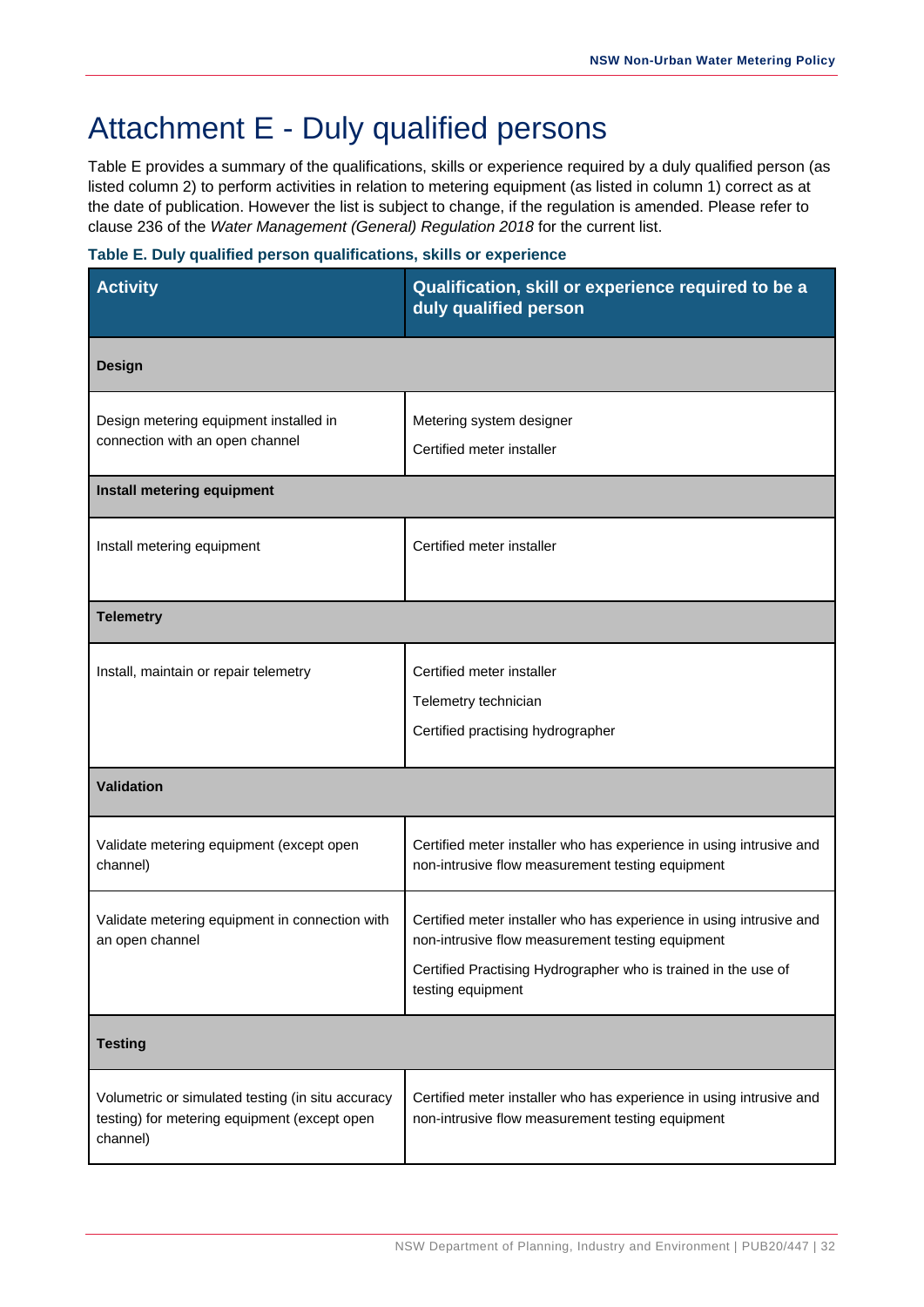| <b>Activity</b>                                                                                                                                                                               | Qualification, skill or experience required to be a<br>duly qualified person                                                                                                                                                                               |
|-----------------------------------------------------------------------------------------------------------------------------------------------------------------------------------------------|------------------------------------------------------------------------------------------------------------------------------------------------------------------------------------------------------------------------------------------------------------|
| Volumetric testing (in situ accuracy testing) of<br>metering equipment installed in connection with<br>an open channel using in situ volumetric<br>measurement procedures specified in AS4747 | Certified meter installer who has experience in using intrusive and<br>non-intrusive flow measurement testing equipment<br>Certified practising hydrographer who has experience in using<br>intrusive and non-intrusive flow measurement testing equipment |
| <b>Maintenance</b>                                                                                                                                                                            |                                                                                                                                                                                                                                                            |
| Maintenance activities that are required to be<br>carried out annually or at more frequent intervals<br>under the maintenance specifications (except<br>open channel)                         | Certified meter installer*                                                                                                                                                                                                                                 |
| Maintenance activities that are required to be<br>carried out annually or at more frequent intervals<br>under the maintenance specifications in relation<br>to open channels                  | Certified meter installer*<br>Certified practising hydrographer*                                                                                                                                                                                           |
| Maintenance activities that are required to be<br>carried out every 5 years under the maintenance<br>specifications (except open channel)                                                     | Certified meter installer<br>Telemetry technician (but only in relation to telemetry maintenance<br>activities)                                                                                                                                            |
| Maintenance activities that are required to be<br>carried out every 5 years under the maintenance<br>specifications in relation to open channels                                              | Certified meter installer<br>Certified practising hydrographer                                                                                                                                                                                             |
| <b>Repair faulty metering equipment</b>                                                                                                                                                       |                                                                                                                                                                                                                                                            |
| Repair faulty metering equipment                                                                                                                                                              | Certified meter installer<br>Certified practising hydrographer                                                                                                                                                                                             |

A **certified meter installer** means a person who holds a current certification as a meter installer issued by Irrigation Australia Ltd.

A **certified practising hydrographer** means a person who is listed as a certified practising hydrographer in the register of certified professionals kept by the Australian Hydrographers Association.

A **metering system designer** means a person who:

- holds a current certification as an irrigation designer or irrigation professional issued by Irrigation Australia Ltd, or
- holds a vocational education and training qualification in irrigation management, the installation of irrigation equipment or the design of irrigation equipment issued by a registered training organisation, or